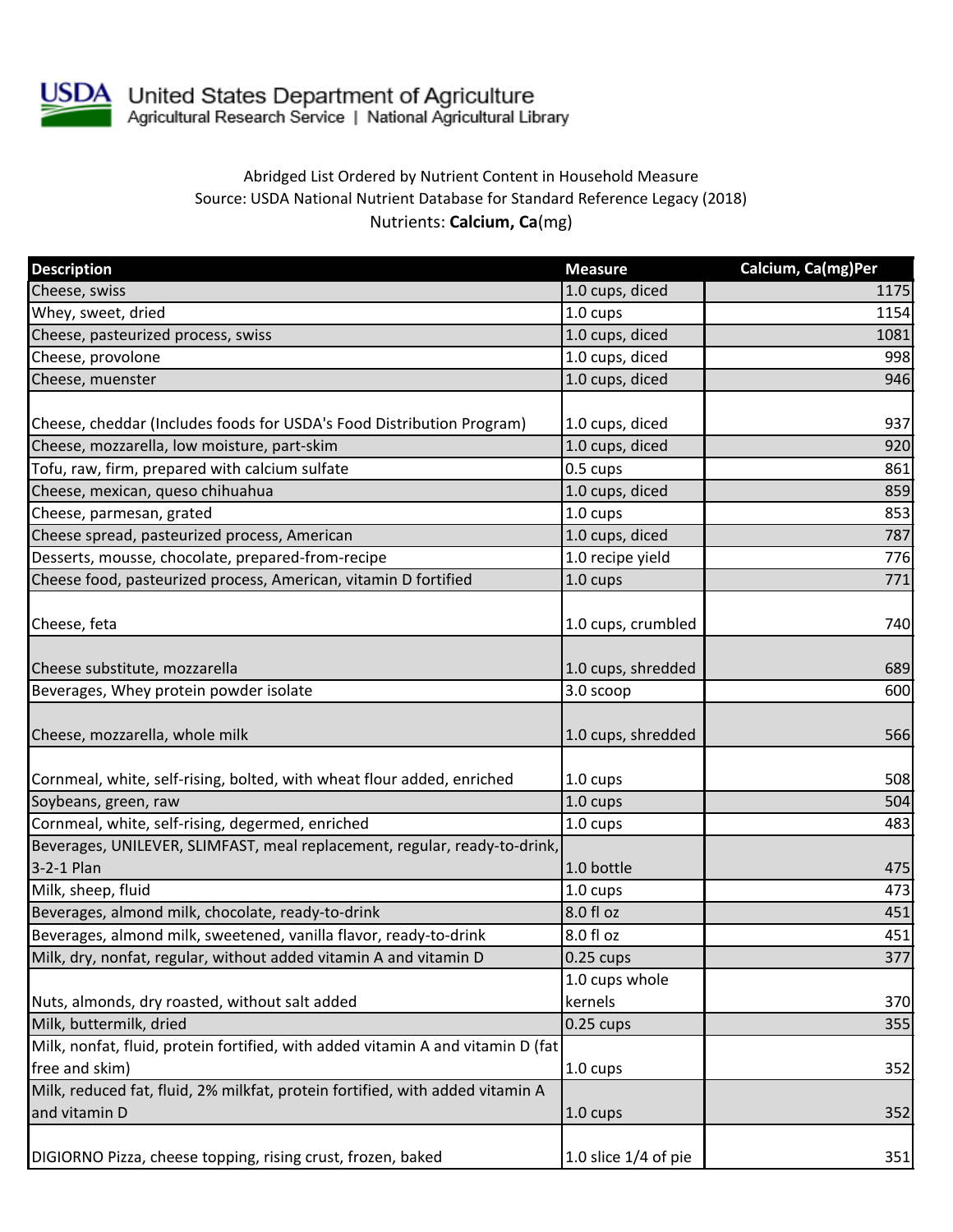| Milk, lowfat, fluid, 1% milkfat, protein fortified, with added vitamin A and          |                      |     |
|---------------------------------------------------------------------------------------|----------------------|-----|
| vitamin D                                                                             | 1.0 cups             | 349 |
|                                                                                       |                      |     |
| Orange juice, chilled, includes from concentrate, with added calcium                  | 1.0 cups             | 349 |
| Orange juice, chilled, includes from concentrate, with added calcium and              |                      |     |
| vitamin D                                                                             | $1.0 \text{ cups}$   | 349 |
| Cheese, ricotta, part skim milk                                                       | 0.5 cups             | 337 |
| Eggnog                                                                                | 1.0 cups             | 330 |
| Wheat flour, white, all-purpose, enriched, calcium-fortified                          | 1.0 cups             | 315 |
|                                                                                       |                      |     |
| Yogurt, plain, low fat                                                                | 1.0 container (6 oz) | 311 |
| Cheese, pasteurized process, American, fortified with vitamin D                       | 1.0 <sub>oz</sub>    | 296 |
| Milk, producer, fluid, 3.7% milkfat                                                   | 1.0 cups             | 290 |
|                                                                                       |                      |     |
| Yogurt, fruit, low fat, 11g protein/8 oz                                              | 1.0 container (6 oz) | 287 |
| Milk, chocolate, fluid, commercial, whole, with added vitamin A and vitamin           |                      |     |
| D                                                                                     | 1.0 cups             | 280 |
| Amaranth leaves, cooked, boiled, drained, without salt                                | 1.0 cups             | 276 |
| Beans, pink, mature seeds, raw                                                        | 1.0 cups             | 273 |
| Milk, chocolate, fluid, commercial, reduced fat, with added vitamin A and             |                      |     |
| vitamin D                                                                             | 1.0 cups             | 272 |
| Soybeans, green, cooked, boiled, drained, without salt                                | 1.0 cups             | 261 |
| Cheese, ricotta, whole milk                                                           | 0.5 cups             | 255 |
| Turnip greens, frozen, cooked, boiled, drained, without salt                          | 1.0 cups             | 249 |
| Garlic, raw                                                                           | 1.0 cups             | 246 |
| Fast foods, english muffin, with egg, cheese, and canadian bacon                      | 1.0 sandwich         | 242 |
| Fish, salmon, pink, canned, drained solids                                            | 3.0 oz               | 241 |
| Beans, black, mature seeds, raw                                                       | 1.0 cups             | 239 |
|                                                                                       |                      |     |
| Yogurt, fruit, low fat, 9 g protein/8 oz                                              | 1.0 container (6 oz) | 235 |
| Bagels, plain, enriched, with calcium propionate (includes onion, poppy,              |                      |     |
| sesame)                                                                               | 1.0 bagel            | 217 |
|                                                                                       | $1.0$ cups,          |     |
| Biscuits, plain or buttermilk, dry mix                                                | purchased            | 215 |
|                                                                                       |                      |     |
| Cowpeas (blackeyes), immature seeds, cooked, boiled, drained, without salt   1.0 cups |                      | 211 |
|                                                                                       |                      |     |
| Turnip greens and turnips, frozen, cooked, boiled, drained, with salt                 | 1.0 cups             | 209 |
|                                                                                       |                      |     |
| Yogurt, plain, whole milk                                                             | 1.0 container (6 oz) | 206 |
| Taro, tahitian, cooked, without salt                                                  | 1.0 cups slices      | 204 |
| Frankfurter, pork                                                                     | 1.0 link             | 203 |
|                                                                                       |                      |     |
| Turnip greens, cooked, boiled, drained, without salt                                  | 1.0 cups, chopped    | 197 |
| Infant formula, ABBOTT NUTRITION, SIMILAC, GO AND GROW, ready-to-                     |                      |     |
| feed, with ARA and DHA                                                                | 5.0 fl oz            | 196 |
| Cereals, WHEATENA, cooked with water                                                  |                      | 194 |
| Spinach, canned, regular pack, solids and liquids                                     | 1.0 cups             | 194 |
| Frozen novelties, No Sugar Added, FUDGSICLE pops                                      | 1.0 cups             |     |
|                                                                                       | 1.0 serving          | 194 |
| Bread, white wheat                                                                    | 1.0 slice            | 192 |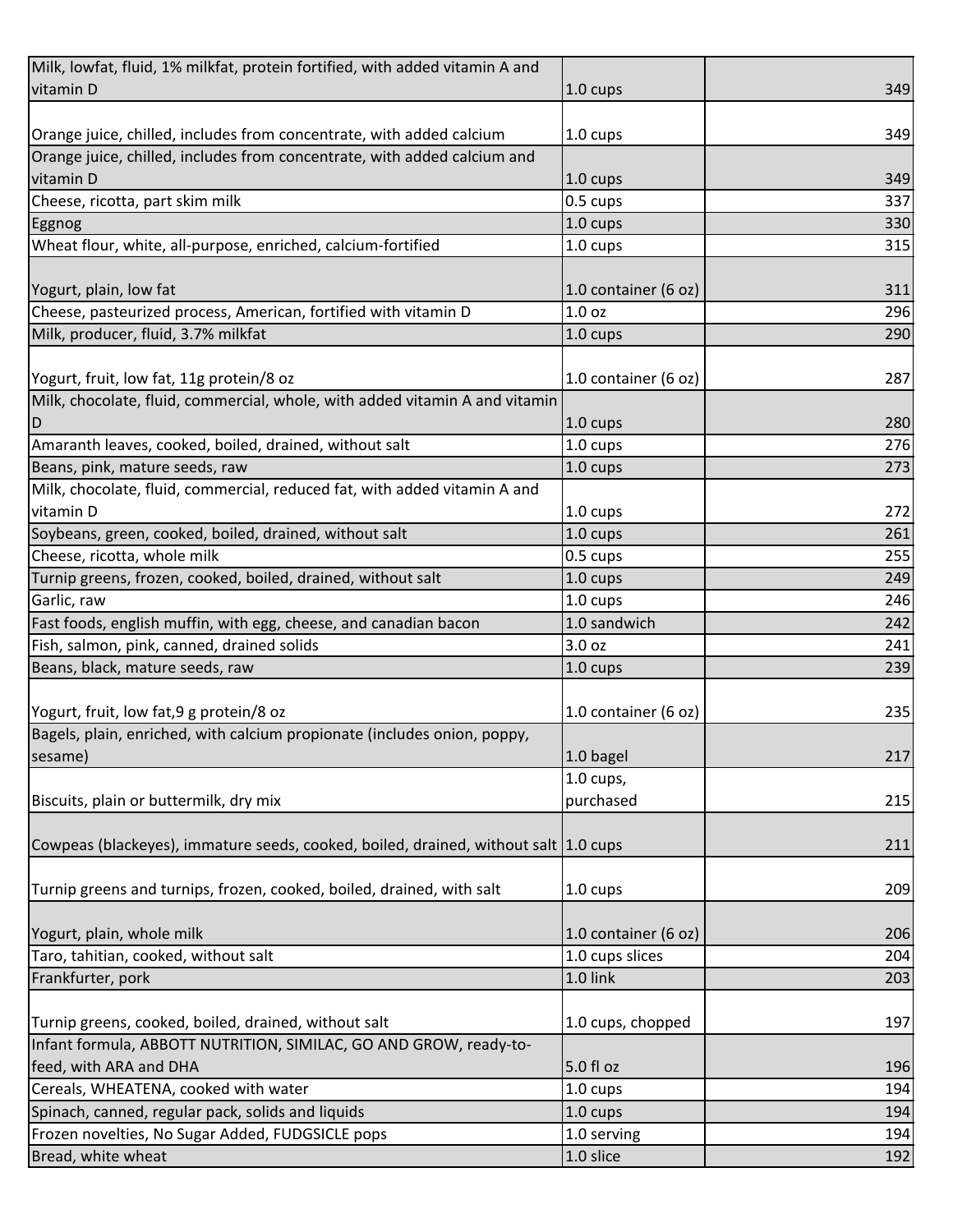|                                                                                | 0.33 package (10   |     |
|--------------------------------------------------------------------------------|--------------------|-----|
| Collards, frozen, chopped, unprepared                                          | oz)                | 191 |
| Fast foods, biscuit, with egg and bacon                                        | 1.0 biscuit        | 189 |
| Candies, confectioner's coating, peanut butter                                 | 1.0 cups chips     | 185 |
| Jute, potherb, cooked, boiled, drained, without salt                           | 1.0 cups           | 184 |
| Cowpeas (blackeyes), immature seeds, raw                                       | 1.0 cups           | 183 |
|                                                                                |                    |     |
| Fish, salmon, pink, canned, without salt, solids with bone and liquid          | 3.0 oz             | 181 |
| Beverages, Meal supplement drink, canned, peanut flavor                        | 1.0 cups           | 174 |
|                                                                                |                    |     |
| Snacks, trail mix, regular, with chocolate chips, unsalted nuts and seeds      | $1.0 \text{ cups}$ | 159 |
|                                                                                |                    |     |
| Cabbage, chinese (pak-choi), cooked, boiled, drained, without salt             | 1.0 cups, shredded | 158 |
|                                                                                |                    |     |
| Cabbage, chinese (pak-choi), cooked, boiled, drained, with salt                | 1.0 cups, shredded | 158 |
| Corn flour, yellow, masa, enriched                                             | 1.0 cups           | 157 |
|                                                                                |                    |     |
| Cereals, CREAM OF WHEAT, instant, prepared with water, without salt            | 1.0 cups           | 154 |
| Fast foods, croissant, with egg, cheese, and sausage                           | 1.0 sandwich       | 154 |
| Puddings, chocolate, dry mix, regular, prepared with whole milk                | 0.5 cups           | 151 |
| Cheese, American, nonfat or fat free                                           | 1.0 serving        | 150 |
| Cheese, blue                                                                   | 1.0 <sub>oz</sub>  | 150 |
| Fast foods, croissant, with egg, cheese, and ham                               | 1.0 item           | 147 |
| Beverages, Orange drink, breakfast type, with juice and pulp, frozen           |                    |     |
| concentrate                                                                    | 1.0 fl oz          | 145 |
| Potatoes, scalloped, home-prepared with butter                                 | 1.0 cups           | 140 |
| Pancakes, buckwheat, dry mix, incomplete                                       | 1.0 <sub>oz</sub>  | 135 |
|                                                                                |                    |     |
| Cereals, oats, instant, fortified, with raisins and spice, prepared with water | 1.0 cups           | 134 |
| Beans, baked, canned, with pork                                                | 1.0 cups           | 134 |
|                                                                                | 3.0 tbsp (1 NLEA   |     |
| Cereals, MALT-O-MEAL, chocolate, dry                                           | serving)           | 131 |
|                                                                                |                    |     |
|                                                                                |                    |     |
| Nuts, hazelnuts or filberts                                                    | 1.0 cups, chopped  | 131 |
| Beans, adzuki, mature seeds, raw                                               | 1.0 cups           | 130 |
| Currants, zante, dried                                                         | 1.0 cups           | 127 |
| Cheese, cottage, lowfat, 2% milkfat                                            | 4.0 oz             | 125 |
|                                                                                | 1.0 cups (not      |     |
| Cheese, cottage, nonfat, uncreamed, dry, large or small curd                   | packed)            | 125 |
| Turnip greens, frozen, cooked, boiled, drained, with salt                      | 0.5 cups           | 125 |
|                                                                                |                    |     |
| Cardoon, raw                                                                   | 1.0 cups, shredded | 125 |
| Teff, cooked                                                                   | $1.0 \text{ cups}$ | 123 |
| Oranges, raw, with peel                                                        | 1.0 cups           | 119 |
| Seeds, sunflower seed kernels, oil roasted, without salt                       | 1.0 cups           | 117 |
| Sauce, cheese, ready-to-serve                                                  | $0.25$ cups        | 116 |
|                                                                                | 1.0 serving $1/2$  |     |
| Ice creams, BREYERS, All Natural Light Vanilla                                 | cups               | 115 |
|                                                                                | 1.0 cups (1 NLEA   |     |
|                                                                                |                    |     |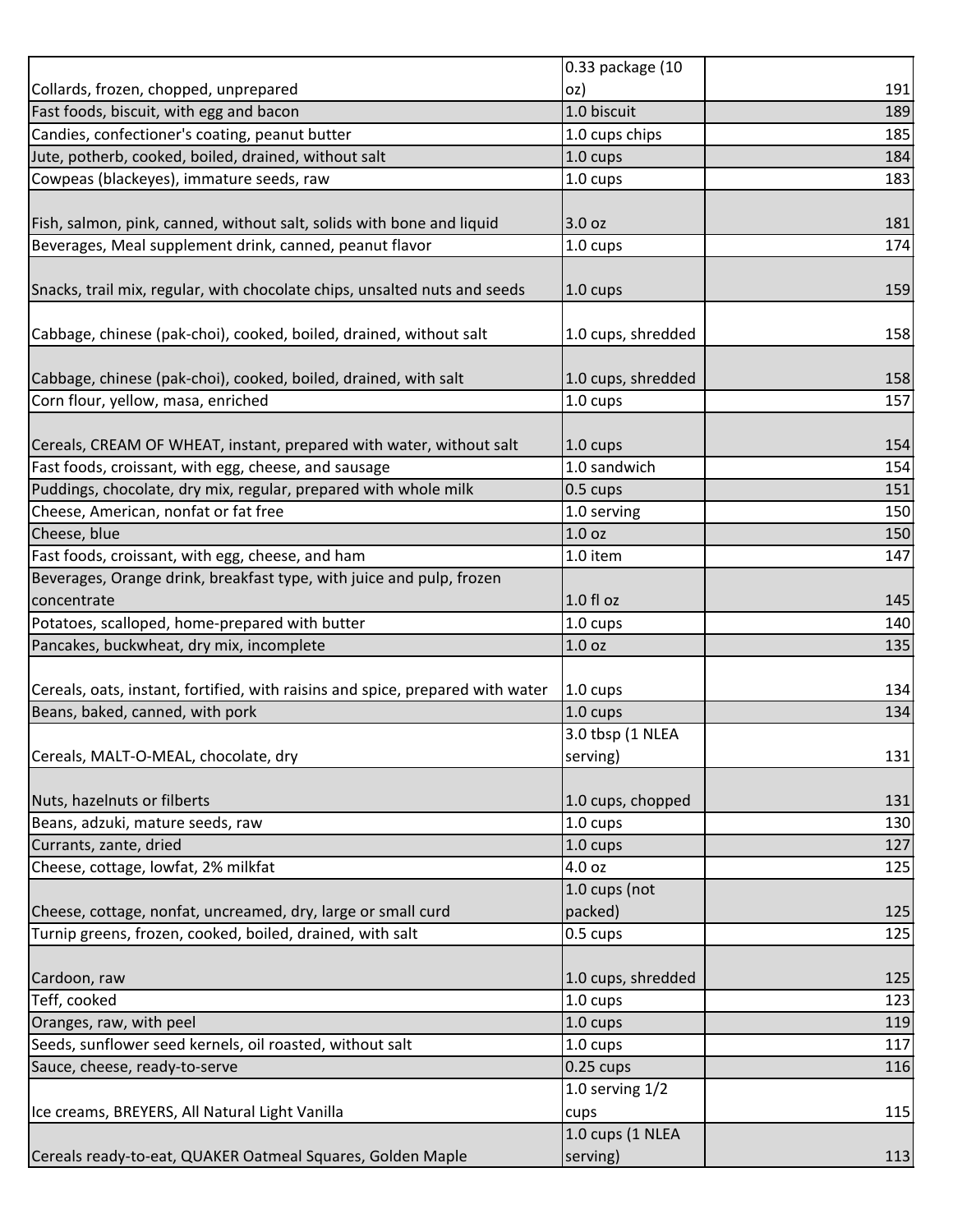|                                                                           | 0.75 cups (1 NLEA     |     |
|---------------------------------------------------------------------------|-----------------------|-----|
| Cereals ready-to-eat, QUAKER, QUAKER OAT LIFE, plain                      | serving)              | 112 |
|                                                                           | 0.75 cups (1 NLEA     |     |
| Cereals ready-to-eat, QUAKER, Maple Brown Sugar LIFE Cereal               | serving)              | 112 |
| Cheese, camembert                                                         | 1.0 <sub>oz</sub>     | 110 |
|                                                                           | 1.0 serving $1/2$     |     |
| Ice creams, BREYERS, All Natural Light Mint Chocolate Chip                | cups                  | 109 |
| Milk, canned, condensed, sweetened                                        | 1.0 f1 oz             | 108 |
| Fish, herring, Atlantic, pickled                                          | 1.0 cups              | 108 |
|                                                                           | 1.0 serving $1/2$     |     |
| Ice creams, BREYERS, All Natural Light French Chocolate                   | cups                  | 107 |
|                                                                           | 1.0 serving 4 oz      |     |
| Puddings, rice, ready-to-eat                                              | pudding cups          | 107 |
| Frozen novelties, KLONDIKE, SLIM-A-BEAR Fudge Bar, 98% fat free, no sugar | 1.0 serving 3.5 fl oz |     |
| added                                                                     | bar                   | 102 |
| Beans, black turtle, mature seeds, cooked, boiled, without salt           | 1.0 cups              | 102 |
| Beverages, V8 SPLASH Smoothies, Peach Mango                               | 1.0 serving 8 oz      | 100 |
| Beverages, V8 SPLASH Smoothies, Strawberry Banana                         | 1.0 serving 8 oz      | 100 |
| Beverages, chocolate powder, no sugar added                               | 2.0 tbsp              | 100 |
| Orange juice, frozen concentrate, unsweetened, undiluted                  | 1.0 cups              | 100 |
|                                                                           | 1.0 piece $(1/12$ of  |     |
| Cake, yellow, prepared from recipe without frosting                       | 8" dia)               | 99  |
| Mollusks, oyster, eastern, wild, cooked, moist heat                       | 3.0 oz                | 99  |
| Mission Foods, Mission Flour Tortillas, Soft Taco, 8 inch                 | 1.0 serving           | 97  |
|                                                                           | 0.5 cups, chopped     |     |
| Turnip greens, frozen, unprepared                                         | or diced              | 97  |
| Salami, pork, beef, less sodium                                           | 3.0 oz                | 94  |
| Cheese, cottage, creamed, large or small curd                             | 4.0 oz                | 94  |
| Cereals ready-to-eat, granola, homemade                                   | 1.0 cups              | 93  |
|                                                                           |                       |     |
| Milk, canned, evaporated, nonfat, with added vitamin A and vitamin D      | 1.0 fl oz             | 93  |
|                                                                           | 1.0 serving $1/2$     |     |
| Ice creams, vanilla, light, no sugar added                                | cups                  | 92  |
| Kale, frozen, unprepared                                                  | 1.0 cups              | 91  |
| Soup, black bean, canned, condensed                                       | 1.0 cups (8 fl oz)    | 90  |
| Purslane, cooked, boiled, drained, without salt                           | 1.0 cups              | 90  |
| Pokeberry shoots, (poke), cooked, boiled, drained, without salt           | 1.0 cups              | 87  |
| Broccoli, frozen, chopped, unprepared                                     | 1.0 cups              | 87  |
| Tomatoes, red, ripe, canned, stewed                                       | 1.0 cups              | 87  |
| Peanuts, all types, dry-roasted, without salt                             | 1.0 cups              | 85  |
| Squash, winter, butternut, cooked, baked, without salt                    | 1.0 cups, cubes       | 84  |
| Beans, black turtle, mature seeds, canned                                 | 1.0 cups              | 84  |
| Sausage, chicken, beef, pork, skinless, smoked                            | 1.0 link              | 84  |
|                                                                           |                       |     |
| Cream, fluid, light whipping                                              | 1.0 cups, whipped     | 83  |
| Fast Foods, biscuit, with egg and sausage                                 | 1.0 item              | 83  |
| Milk, canned, evaporated, with added vitamin D and without added vitamin  |                       |     |
|                                                                           | $1.0 f$ l oz          | 82  |
| Milk substitutes, fluid, with lauric acid oil                             | 1.0 cups              | 81  |
| Beverages, Protein powder soy based                                       | 1.0 scoop             | 80  |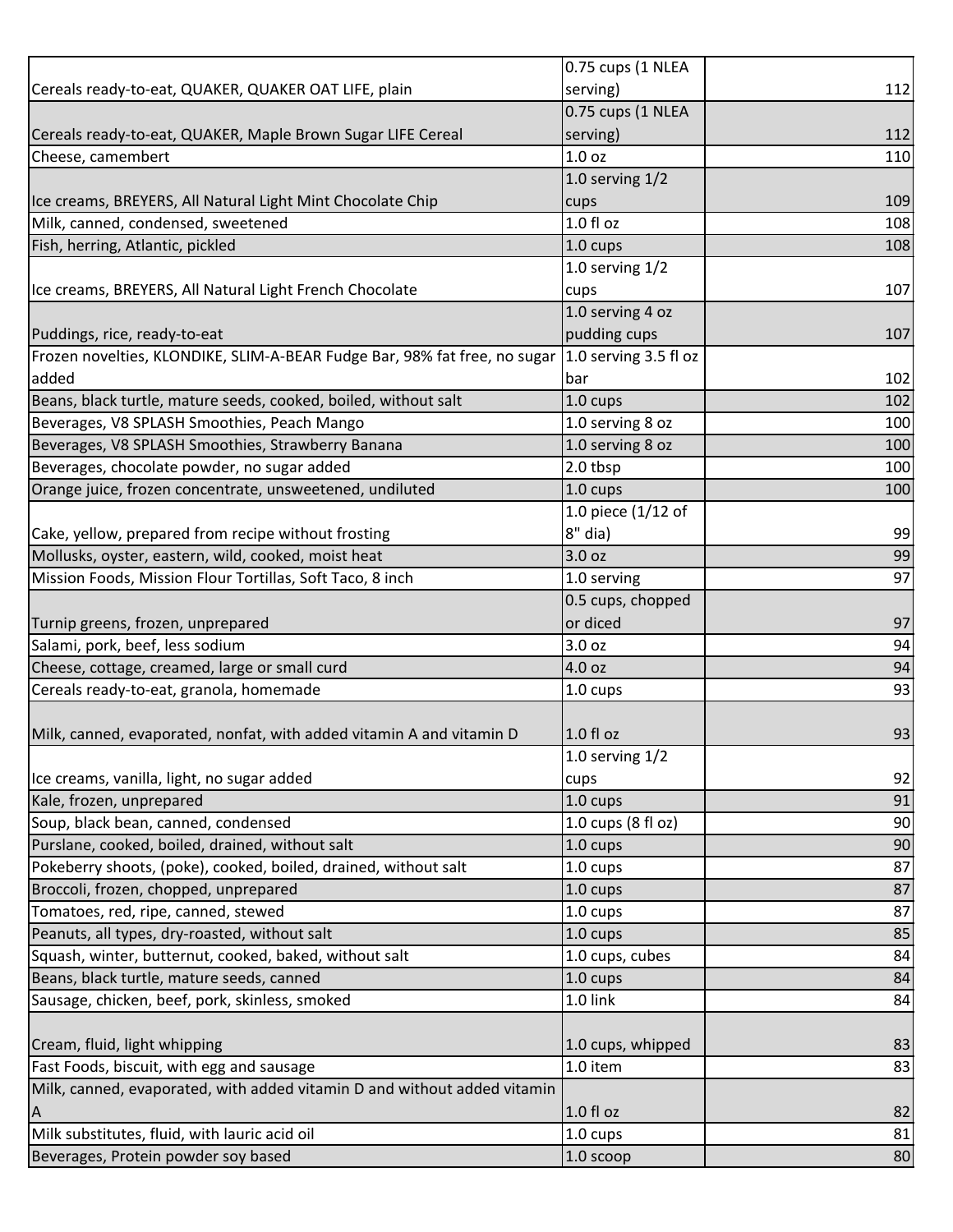| Tortillas, ready-to-bake or -fry, flour, shelf stable                                | 1.0 tortilla           | 80              |
|--------------------------------------------------------------------------------------|------------------------|-----------------|
| Milk, dry, nonfat, calcium reduced                                                   | 1.0 <sub>oz</sub>      | 79              |
| Tomatoes, red, ripe, canned, packed in tomato juice                                  | 1.0 cups               | 79              |
|                                                                                      |                        |                 |
| Cream, fluid, heavy whipping                                                         | 1.0 cups, whipped      | 79              |
| Pork, fresh, variety meats and by-products, feet, raw                                | 4.0 oz                 | 79              |
| Mollusks, oyster, eastern, wild, cooked, dry heat                                    | 3.0 oz                 | 78              |
| Peanuts, valencia, oil-roasted, without salt                                         | $1.0 \text{ cups}$     | 78              |
|                                                                                      | 0.33 package (10       |                 |
| Okra, frozen, unprepared                                                             | OZ)                    | 77              |
| Seeds, sunflower seed kernels, toasted, without salt                                 | 1.0 cups               | 76              |
| Candies, HERSHEY, KIT KAT BIG KAT Bar                                                | 1.0 bar 1.94 oz        | 76              |
| Potatoes, mashed, dehydrated, prepared from granules with milk, water                |                        |                 |
| and margarine added                                                                  | 1.0 cups               | 74              |
| Potatoes, mashed, dehydrated, prepared from granules without milk, whole             |                        |                 |
| milk and butter added                                                                | $1.0 \text{ cups}$     | 74              |
| Apricots, dehydrated (low-moisture), sulfured, uncooked                              | 1.0 cups               | 73              |
| Tangerines, (mandarin oranges), raw                                                  | 1.0 cups, sections     | 72              |
|                                                                                      | 1.0 cups sections,     |                 |
|                                                                                      | without                |                 |
| Oranges, raw, California, valencias                                                  | membranes              | 72              |
| Dessert topping, powdered, 1.5 ounce prepared with 1/2 cups milk                     | 1.0 cups               | 72              |
| Peas, edible-podded, frozen, unprepared                                              | 1.0 cups               | $72\,$          |
| Edamame, frozen, unprepared                                                          | 1.0 cups               | $\overline{71}$ |
|                                                                                      |                        |                 |
| Bread, cornbread, prepared from recipe, made with low fat (2%) milk                  | 1.0 <sub>oz</sub>      | 71              |
| Fish, herring, Pacific, raw                                                          | 3.0 oz                 | 71              |
| Figs, canned, water pack, solids and liquids                                         | 1.0 cups               | 69              |
| Cheese, cottage, lowfat, 1% milkfat                                                  | 4.0 oz                 | 69              |
| Martha White Foods, Martha White's Buttermilk Biscuit Mix, dry                       | 1.0 serving            | 69              |
|                                                                                      |                        |                 |
| Bread, cornbread, dry mix, prepared with 2% milk, 80% margarine, and eggs 1.0 muffin |                        | 69              |
| Fish, mackerel, jack, canned, drained solids                                         | 1.0 oz, boneless       | 68              |
| Okra, frozen, cooked, boiled, drained, without salt                                  | 0.5 cups slices        | 68              |
| Potatoes, mashed, dehydrated, prepared from flakes without milk, whole               |                        |                 |
| milk and butter added                                                                | 1.0 cups               | 67              |
| POPEYES, biscuit                                                                     | 1.0 biscuit            | 65              |
|                                                                                      | 1.0 package (10 oz)    |                 |
| Peas and carrots, frozen, cooked, boiled, drained, without salt                      | yields                 | 64              |
| Squash, winter, acorn, cooked, boiled, mashed, without salt                          | 1.0 cups, mashed       | 64              |
| Squash, winter, acorn, cooked, boiled, mashed, with salt                             | 1.0 cups, mashed       | 64              |
| Nuts, butternuts, dried                                                              | 1.0 cups               | 64              |
| Celery, cooked, boiled, drained, without salt                                        | 1.0 cups, diced        | 63              |
| Fish, pike, northern, cooked, dry heat                                               | 3.0 oz                 | 62              |
| Currants, european black, raw                                                        | 1.0 cups               | 62              |
| Seeds, pumpkin and squash seed kernels, roasted, with salt added                     | 1.0 cups               | 61              |
|                                                                                      |                        |                 |
| Burdock root, cooked, boiled, drained, without salt                                  | 1.0 cups $(1"$ pieces) | 61              |
| Kiwifruit, green, raw                                                                | 1.0 cups, sliced       | 61              |
| Broccoli, frozen, chopped, cooked, boiled, drained, without salt                     | 1.0 cups               | 61              |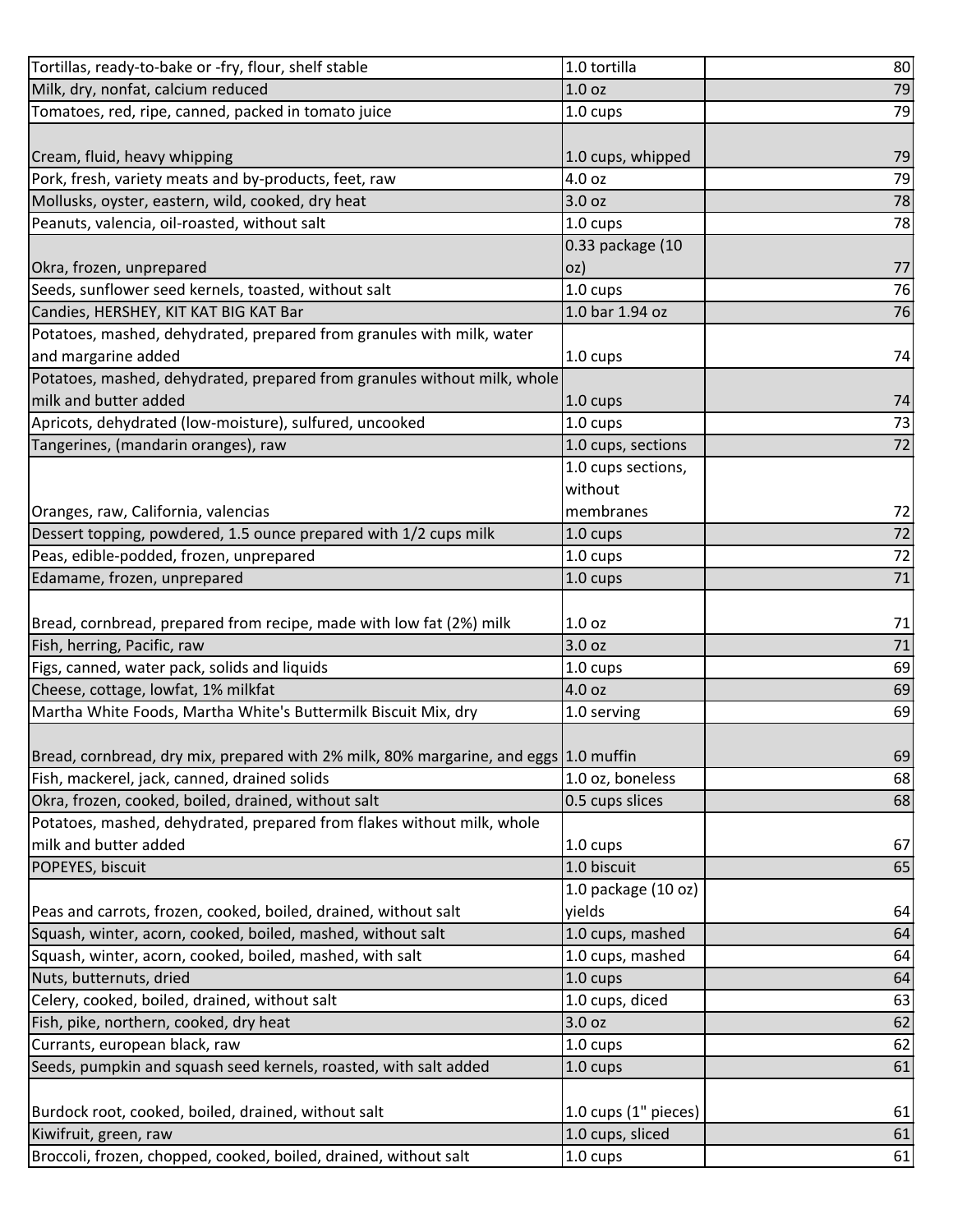| Blueberries, wild, canned, heavy syrup, drained                              | 1.0 cups                    | 61 |
|------------------------------------------------------------------------------|-----------------------------|----|
| Cream, whipped, cream topping, pressurized                                   | 1.0 cups                    | 61 |
| Cheese, cottage, creamed, with fruit                                         | 4.0 oz                      | 60 |
|                                                                              |                             |    |
| Cabbage, chinese (pe-tsai), raw                                              | 1.0 cups, shredded          | 59 |
|                                                                              | 1.0 container               |    |
| Puddings, tapioca, ready-to-eat, fat free                                    | refrigerated 4 oz           | 58 |
| Pie Crust, Cookie-type, Chocolate, Ready Crust                               | 1.0 crust                   | 58 |
| Cake, shortcake, biscuit-type, prepared from recipe                          | 1.0 <sub>oz</sub>           | 58 |
| Fish, burbot, cooked, dry heat                                               | 1.0 fillet                  | 58 |
| Lima beans, immature seeds, frozen, baby, unprepared                         | 1.0 cups                    | 57 |
| Oat flour, partially debranned                                               | 1.0 cups                    | 57 |
|                                                                              | 1.0 piece $(1/12$ of        |    |
| Cake, chocolate, prepared from recipe without frosting                       | $9"$ dia)                   | 57 |
| Beans, snap, green, frozen, cooked, boiled, drained without salt             | 1.0 cups                    | 57 |
| Onions, frozen, whole, cooked, boiled, drained, without salt                 | 1.0 cups                    | 57 |
|                                                                              |                             |    |
| Grapefruit juice, white, frozen concentrate, unsweetened, undiluted          | 1.0 can $(6 \text{ fl oz})$ | 56 |
| Muffins, English, mixed-grain (includes granola)                             | 1.0 <sub>oz</sub>           | 56 |
| Nuts, almond butter, plain, with salt added                                  | 1.0 tbsp                    | 56 |
| Soybeans, mature seeds, sprouted, cooked, steamed                            | 1.0 cups                    | 55 |
| Pasta, fresh-refrigerated, spinach, as purchased                             | 4.0 oz                      | 55 |
|                                                                              | 0.33 package (10            |    |
| Beans, pinto, immature seeds, frozen, unprepared                             | OZ)                         | 55 |
| Lima beans, immature seeds, cooked, boiled, drained, without salt            | $1.0 \text{ cups}$          | 54 |
|                                                                              | 1.0 slice (average          |    |
| Bread, pan dulce, sweet yeast bread                                          | weight of 1 slice)          | 54 |
|                                                                              | 1.0 potato large (3"        |    |
| Potatoes, Russet, flesh and skin, baked                                      | to 4-1/4" dia.              | 54 |
| Crustaceans, spiny lobster, mixed species, cooked, moist heat                | 3.0 oz                      | 54 |
| Kale, raw                                                                    | 1.0 cups                    | 53 |
|                                                                              |                             |    |
| Water convolvulus, cooked, boiled, drained, with salt                        | 1.0 cups, chopped           | 53 |
| Mollusks, oyster, eastern, cooked, breaded and fried                         | 3.0 oz                      | 53 |
| Seeds, lotus seeds, dried                                                    | 1.0 cups                    | 52 |
| Pork, fresh, loin, country-style ribs, separable lean only, bone-in, cooked, |                             |    |
| broiled                                                                      | 3.0 oz                      | 52 |
| Rice, white, long-grain, regular, raw, unenriched                            | $1.0 \text{ cups}$          | 52 |
| Soup, chicken with rice, canned, condensed                                   | 0.5 cups                    | 52 |
|                                                                              | 1.0 pita, large (6-         |    |
| Bread, pita, white, enriched                                                 | $1/2$ " dia)                | 52 |
| Bread, whole-wheat, commercially prepared                                    | 1.0 slice                   | 52 |
|                                                                              | 1.0 serving (1 hot          |    |
| Frankfurter, meat                                                            | dog)                        | 51 |
|                                                                              | 1.0 cups sections,          |    |
| Grapefruit, raw, pink and red, all areas                                     | with juice                  | 51 |
| Lima beans, immature seeds, frozen, baby, cooked, boiled, drained, without   |                             |    |
| salt                                                                         | $1.0 \text{ cups}$          | 50 |
|                                                                              | 1.0 package (1.69           |    |
| Candies, MARS SNACKFOOD US, M & M's Milk Chocolate Candies                   | oz)                         | 50 |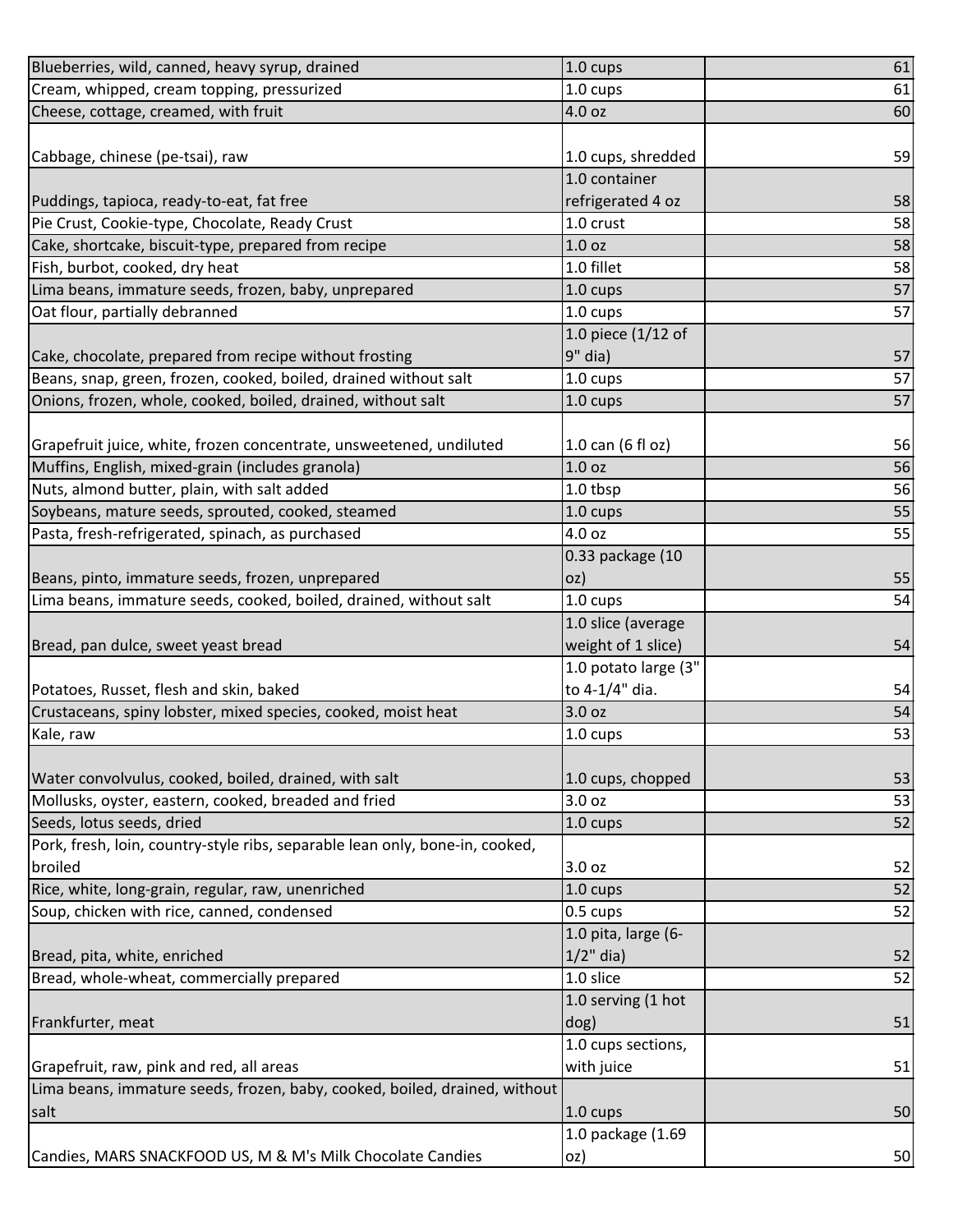| Turnips, frozen, cooked, boiled, drained, without salt                          | 1.0 cups            | 50 |
|---------------------------------------------------------------------------------|---------------------|----|
| Pork, fresh, loin, country-style ribs, separable lean and fat, bone-in, cooked, |                     |    |
| broiled                                                                         | 3.0 oz              | 48 |
| Apricots, dried, sulfured, stewed, without added sugar                          | 1.0 cups, halves    | 48 |
| Barley flour or meal                                                            | 1.0 cups            | 47 |
|                                                                                 | 1.0 pie crust       |    |
| Pie crust, deep dish, frozen, baked, made with enriched flour                   | (average weight)    | 46 |
| Bread, reduced-calorie, wheat                                                   | 1.0 <sub>oz</sub>   | 46 |
|                                                                                 | 1.0 cups, chopped   |    |
| Turkey, all classes, back, meat and skin, cooked, roasted                       | or diced            | 46 |
| Boysenberries, canned, heavy syrup                                              | 1.0 cups            | 46 |
| Yardlong bean, cooked, boiled, drained, without salt                            | 1.0 cups slices     | 46 |
| Squash, winter, butternut, frozen, cooked, boiled, without salt                 | 1.0 cups, mashed    | 46 |
| Snacks, tortilla chips, nacho-flavor, reduced fat                               | 1.0 <sub>oz</sub>   | 45 |
| Mollusks, octopus, common, raw                                                  | 3.0 <sub>oz</sub>   | 45 |
| Tomato products, canned, puree, without salt added                              | 1.0 cups            | 45 |
| Soup, beef and vegetables, canned, ready-to-serve                               | 1.0 cups            | 45 |
| Tomato products, canned, puree, with salt added                                 | 1.0 cups            | 45 |
|                                                                                 | 1.0 pie crust       |    |
| Pie crust, deep dish, frozen, unbaked, made with enriched flour                 | (average weight)    | 45 |
| Beet greens, raw                                                                | $1.0 \text{ cups}$  | 44 |
| Beets, canned, regular pack, solids and liquids                                 | 1.0 cups            | 44 |
| Puddings, chocolate, ready-to-eat, fat free                                     | 1.0 serving 4 oz    | 44 |
| Candies, NESTLE, CRUNCH Bar and Dessert Topping                                 | $1.0$ bar 1.55 oz   | 44 |
|                                                                                 | 12.0 oz serving 2.7 |    |
| Sausage, pork and beef, with cheddar cheese, smoked                             | <b>OZ</b>           | 44 |
|                                                                                 |                     |    |
| Blackberries, frozen, unsweetened                                               | 1.0 cups, unthawed  | 44 |
| Candies, HERSHEY'S, ALMOND JOY BITES                                            | 18.0 pieces         | 44 |
|                                                                                 | 1.0 medium (2" dia, |    |
| Sweet potato, cooked, baked in skin, flesh, with salt                           | 5" long, raw)       | 43 |
| Broccoli raab, raw                                                              | 1.0 cups chopped    | 43 |
| Peas, mature seeds, sprouted, raw                                               | 1.0 cups            | 43 |
| Bread, cheese                                                                   | 1.0 slice           | 43 |
| Fish, yellowtail, mixed species, cooked, dry heat                               | 0.5 fillet          | 42 |
| Seeds, sesame flour, low-fat                                                    | 1.0 <sub>oz</sub>   | 42 |
| Carrots, raw                                                                    | 1.0 cups chopped    | 42 |
| Sausage, pork and turkey, pre-cooked                                            | 1.0 serving         | 42 |
|                                                                                 |                     |    |
| Peas, edible-podded, raw                                                        | 1.0 cups, chopped   | 42 |
|                                                                                 | 1.0 piece (1/12 of  |    |
| Cake, angelfood, dry mix, prepared                                              | 10" dia)            | 42 |
| Tomato products, canned, sauce, with onions                                     | 1.0 cups            | 42 |
| Bologna, meat and poultry                                                       | 1.0 slice           | 41 |
| Cereals, CREAM OF WHEAT, instant, dry                                           | 1.0 tbsp            | 41 |
| Infant formula, ABBOTT NUTRITION, SIMILAC, For Spit Up, powder, with            |                     |    |
| <b>ARA and DHA</b>                                                              | 1.0 scoop           | 41 |
| Candies, 5TH AVENUE Candy Bar                                                   | 1.0 bar 2 oz        | 41 |
| Pears, dried, sulfured, stewed, without added sugar                             | 1.0 cups, halves    | 41 |
|                                                                                 |                     |    |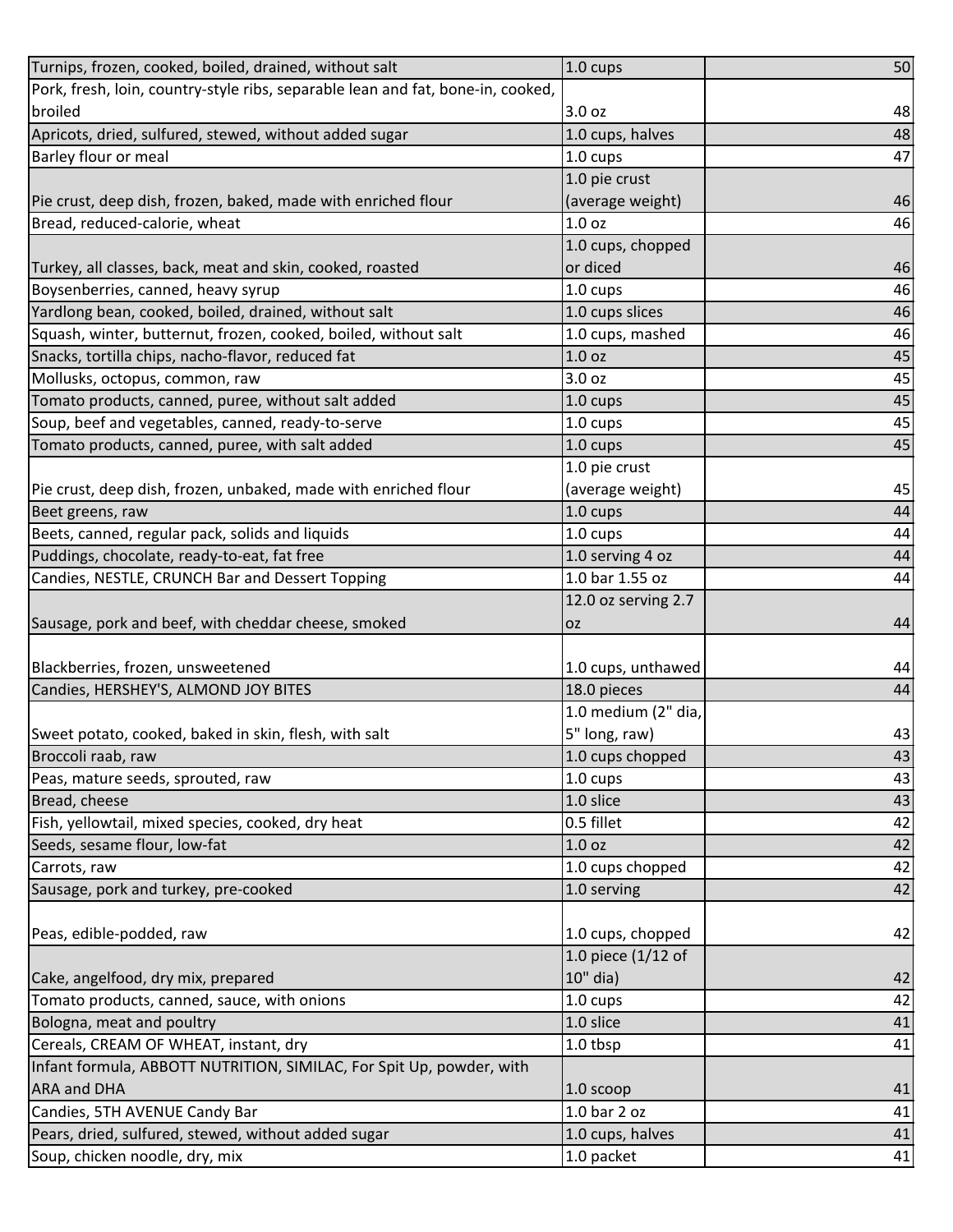| Cress, garden, raw                                                          | 1.0 cups             | 40 |
|-----------------------------------------------------------------------------|----------------------|----|
|                                                                             | 1.0 serving          |    |
|                                                                             | (approximate         |    |
| Bread, salvadoran sweet cheese (quesadilla salvadorena)                     | serving size)        | 40 |
| Parmesan cheese topping, fat free                                           | 1.0 tablespoon       | 40 |
|                                                                             | 1.0 serving 28       |    |
| Candies, dark chocolate coated coffee beans                                 | pieces               | 40 |
|                                                                             |                      |    |
| Chocolate-flavored hazelnut spread                                          | 1.0 serving 2 TBSP   | 40 |
| Soup, cream of celery, canned, prepared with equal volume water             | 1.0 cups             | 40 |
| Cream puff, eclair, custard or cream filled, iced                           | 4.0 oz               | 40 |
| Infant formula, MEAD JOHNSON, ENFAMIL, Premature, with iron, 24             |                      |    |
| calories, ready-to-feed                                                     | $1.0 f$ l oz         | 39 |
|                                                                             | 1.0 piece $(1/12$ of |    |
| Cake, angelfood, commercially prepared                                      | 12 oz cake)          | 39 |
| Nuts, chestnuts, european, raw, unpeeled                                    | 1.0 cups             | 39 |
| Fish, salmon, coho, wild, cooked, moist heat                                | 3.0 oz               | 39 |
| Cowpeas (blackeyes), immature seeds, frozen, cooked, boiled, drained,       |                      |    |
| without salt                                                                | 1.0 cups             | 39 |
| Mollusks, mussel, blue, raw                                                 | $1.0 \text{ cups}$   | 39 |
| Asparagus, canned, drained solids                                           | 1.0 cups             | 39 |
| Peaches, dehydrated (low-moisture), sulfured, stewed                        | 1.0 cups             | 39 |
| Squash, summer, zucchini, italian style, canned                             | 1.0 cups             | 39 |
| Cake, coffeecake, cinnamon with crumb topping, dry mix, prepared            | 1.0 <sub>oz</sub>    | 39 |
| Lima beans, immature seeds, frozen, fordhook, unprepared                    | 1.0 cups             | 38 |
| Squash, summer, crookneck and straightneck, frozen, cooked, boiled,         |                      |    |
| drained, without salt                                                       | 1.0 cups slices      | 38 |
|                                                                             |                      |    |
| Loganberries, frozen                                                        | 1.0 cups, unthawed   | 38 |
| Carrots, canned, no salt added, solids and liquids                          | 0.5 cups slices      | 38 |
|                                                                             |                      |    |
| Infant formula, GERBER, GOOD START 2 Soy, with iron, ready-to-feed          | $1.0 f$ l oz         | 38 |
|                                                                             |                      |    |
| Infant Formula, GERBER GOOD START 2, GENTLE PLUS, ready-to-feed             | 1.0 f1 oz            | 38 |
| Snacks, tortilla chips, ranch-flavor                                        | 1.0 <sub>oz</sub>    | 38 |
| Gooseberries, raw                                                           | 1.0 cups             | 38 |
| Milk shakes, thick chocolate                                                | 1.0 f1 oz            | 37 |
| Candies, MARS SNACKFOOD US, POP'ABLES SNICKERS Brand Bite Size              | 1.0 serving 13       |    |
| Candies                                                                     | pieces               | 37 |
| Breadfruit, raw                                                             | 1.0 cups             | 37 |
| Mollusks, oyster, eastern, farmed, raw                                      | 3.0 oz               | 37 |
| Grapefruit, sections, canned, juice pack, solids and liquids                | 1.0 cups             | 37 |
| Leeks, (bulb and lower leaf-portion), cooked, boiled, drained, without salt | 1.0 leek             | 37 |
| POPEYES, Coleslaw                                                           | 1.0 package          | 37 |
| Brussels sprouts, raw                                                       | 1.0 cups             | 37 |
| Currants, red and white, raw                                                | 1.0 cups             | 37 |
|                                                                             |                      |    |
| Onions, raw                                                                 | 1.0 cups, chopped    | 37 |
| Grapefruit, sections, canned, water pack, solids and liquids                | 1.0 cups             | 37 |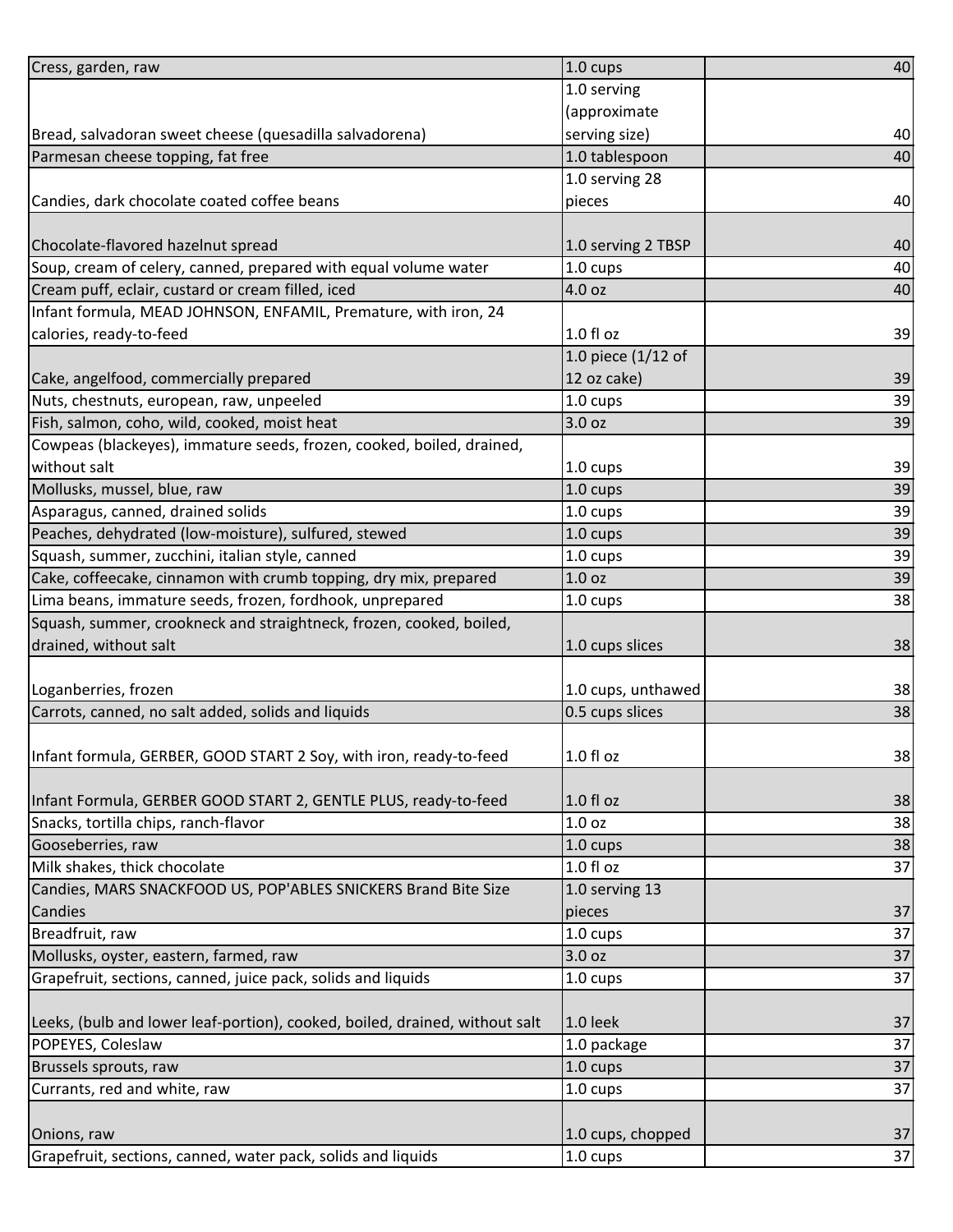| Carrots, canned, regular pack, drained solids                             | 1.0 cups, sliced    | 36 |
|---------------------------------------------------------------------------|---------------------|----|
| Crackers, standard snack-type, sandwich, with cheese filling              | $0.5$ oz            | 36 |
| Snacks, tortilla chips, low fat, made with olestra, nacho cheese          | 1.0 <sub>oz</sub>   | 36 |
| Peas, green, raw                                                          | 1.0 cups            | 36 |
| Bread, wheat                                                              | 1.0 slice           | 36 |
|                                                                           |                     |    |
| Hyacinth-beans, immature seeds, cooked, boiled, drained, without salt     | 1.0 cups            | 36 |
|                                                                           |                     |    |
| Boysenberries, frozen, unsweetened                                        | 1.0 cups, unthawed  | 36 |
| Vegetable juice cocktail, canned                                          | $1.0 \text{ cups}$  | 35 |
| Egg, yolk, raw, frozen, sugared, pasteurized                              | 1.0 <sub>oz</sub>   | 35 |
| Bread, protein (includes gluten)                                          | 1.0 <sub>oz</sub>   | 35 |
| Squash, winter, hubbard, baked, with salt                                 | 1.0 cups, cubes     | 35 |
|                                                                           | 6.0 cracker 1       |    |
| Crackers, cheese, sandwich-type with cheese filling                       | cracker = $6.5g$    | 35 |
|                                                                           | 1.0 cups sections,  |    |
| Grapefruit, raw, white, Florida                                           | with juice          | 34 |
|                                                                           | 0.33 package (10    |    |
| Onions, frozen, whole, unprepared                                         | oz)                 | 34 |
| Fish, trout, mixed species, cooked, dry heat                              | 1.0 fillet          | 34 |
| Lime juice, raw                                                           | $1.0 \text{ cups}$  | 34 |
| Bread, white, commercially prepared, toasted                              | 1.0 <sub>oz</sub>   | 34 |
| Soup, pea, split with ham, canned, chunky, ready-to-serve                 | $1.0 \text{ cups}$  | 34 |
| Sweet potato, canned, syrup pack, drained solids                          | 1.0 cups            | 33 |
| Cheese, neufchatel                                                        | 1.0 <sub>oz</sub>   | 33 |
| Nuts, mixed nuts, oil roasted, with peanuts, lightly salted               | 1.0 oz              | 33 |
| Continental Mills, Krusteaz Almond Poppyseed Muffin Mix, Artificially     |                     |    |
| Flavored, dry                                                             | 1.0 serving         | 33 |
| Candies, NESTLE, 100 GRAND Bar                                            | 1.0 bar (1.5 oz)    | 33 |
| Bread, reduced-calorie, oatmeal                                           | 1.0 <sub>oz</sub>   | 33 |
|                                                                           |                     |    |
| Tomato products, canned, sauce, with onions, green peppers, and celery    | $1.0 \text{ cups}$  | 32 |
|                                                                           |                     |    |
| Pork, fresh, shoulder, whole, separable lean and fat, cooked, roasted     | 1.0 cups, diced     | 32 |
| Asparagus, frozen, cooked, boiled, drained, without salt                  | 1.0 cups            | 32 |
|                                                                           | 1.0 serving 2.13 oz |    |
| Candies, MARS SNACKFOOD US, 3 MUSKETEERS Bar                              | bar                 | 32 |
| Squash, summer, zucchini, includes skin, cooked, boiled, drained, without |                     |    |
| salt                                                                      | 1.0 cups, sliced    | 32 |
| Cream, fluid, half and half                                               | 1.0 fl oz           | 32 |
| Egg substitute, powder                                                    | 0.35 oz             | 32 |
| Fish, flatfish (flounder and sole species), cooked, dry heat              | 1.0 fillet          | 32 |
| Fish, tuna, skipjack, fresh, cooked, dry heat                             | 3.0 oz              | 31 |
|                                                                           | 16.0 crackers 1     |    |
| Crackers, wheat, regular                                                  | serving             | 31 |
| Beans, kidney, mature seeds, sprouted, raw                                | 1.0 cups            | 31 |
| Beverages, Energy drink, ROCKSTAR, sugar free                             | 8.0 fl oz           | 31 |
| Snacks, potato chips, made from dried potatoes, cheese-flavor             | 1.0 <sub>oz</sub>   | 31 |
| Noodles, egg, spinach, enriched, cooked                                   | 1.0 cups            | 30 |
| Drumstick pods, raw                                                       | 1.0 cups slices     | 30 |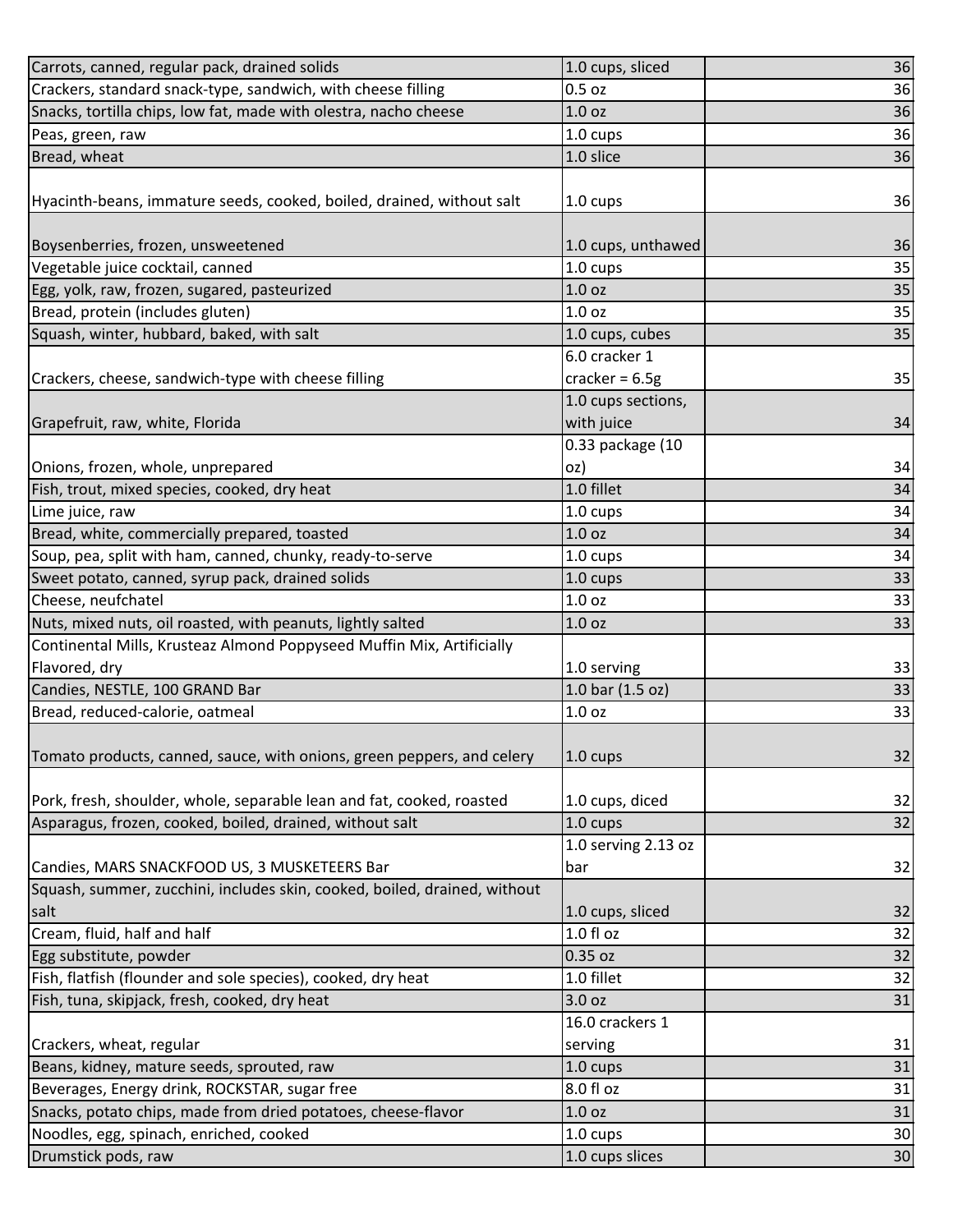| Blackberry juice, canned                                                       | 1.0 cups                     | 30              |
|--------------------------------------------------------------------------------|------------------------------|-----------------|
| Spices, savory, ground                                                         | $1.0$ tsp                    | 30              |
| Spinach, raw                                                                   | 1.0 cups                     | 30              |
| Onions, sweet, raw                                                             | 1.0 NLEA serving             | 30              |
| Biscuits, plain or buttermilk, refrigerated dough, higher fat                  | 1.0 biscuit                  | 30              |
| Radishes, raw                                                                  | 1.0 cups slices              | 29              |
| Papayas, raw                                                                   | 1.0 cups 1" pieces           | 29              |
| Crackers, wheat, sandwich, with cheese filling                                 | $0.5$ oz                     | 29              |
|                                                                                | 1.0 cups spiral              |                 |
| Macaroni, vegetable, enriched, dry                                             | shaped                       | 29              |
| Egg, whole, cooked, fried                                                      | 1.0 large                    | 29              |
|                                                                                | 1.0 cups (1 NLEA             |                 |
| Cereals ready-to-eat, POST, Shredded Wheat, original spoon-size                | serving)                     | 28              |
| Passion-fruit, (granadilla), purple, raw                                       | 1.0 cups                     | 28              |
| Heinz, Weight Watcher, Chocolate Eclair, frozen                                | 1.0 eclair, frozen           | 28              |
|                                                                                |                              |                 |
| Beef, flank, steak, separable lean and fat, trimmed to 0" fat, all grades, raw | 4.0 oz                       | 28              |
| Pork, fresh, shoulder, blade, boston (steaks), separable lean only, cooked,    |                              |                 |
| broiled                                                                        | 3.0 oz                       | 28              |
| Veal, shank (fore and hind), separable lean and fat, cooked, braised           | 3.0 oz                       | 28              |
| Crustaceans, crab, queen, cooked, moist heat                                   | 3.0 oz                       | 28              |
| Chicken, broiler, rotisserie, BBQ, back meat only                              | 3.0 oz                       | 28              |
| Egg, whole, cooked, poached                                                    | 1.0 large                    | 28              |
| Egg, whole, raw, fresh                                                         | 1.0 large                    | 28              |
| Purslane, raw                                                                  | 1.0 cups                     | 28              |
| Cookies, chocolate sandwich, with creme filling, special dietary               | 1.0 oz                       | 28              |
| Bread, stuffing, dry mix                                                       | 1.0 <sub>oz</sub>            | 27              |
| Pomegranate juice, bottled                                                     | 1.0 cups                     | 27              |
| Cream, fluid, light (coffee cream or table cream)                              | 1.0 f1 oz                    | 27              |
| Cherries, sweet, canned, water pack, solids and liquids                        | 1.0 cups, pitted             | $\overline{27}$ |
| Turkey, all classes, leg, meat and skin, cooked, roasted                       | 3.0 oz                       | $\overline{27}$ |
| Beef, shank crosscuts, separable lean only, trimmed to 1/4" fat, choice,       |                              |                 |
| cooked, simmered                                                               | 3.0 oz                       | 27              |
| Soup, onion, canned, condensed                                                 | 0.5 cups $(4 \text{ fl oz})$ | 27              |
| Bologna, pork and turkey, lite                                                 | 1.0 serving 2 oz             | 27              |
| MORI-NU, Tofu, silken, firm                                                    | 1.0 slice                    | 27              |
| Soup, pea, green, canned, condensed                                            | 0.5 cups                     | 27              |
| CAMPBELL'S CHUNKY, Classic Chicken Noodle Soup                                 | 1.0 cups                     | $27\,$          |
| Bread, reduced-calorie, white                                                  | 1.0 <sub>oz</sub>            | 27              |
| Keikitos (muffins), Latino bakery item                                         | 1.0 piece                    | 26              |
| Pasta, whole-wheat, dry (Includes foods for USDA's Food Distribution           |                              |                 |
| Program)                                                                       | 1.0 cups spaghetti           | 26              |
| Turkey, ground, 93% lean, 7% fat, pan-broiled crumbles                         | 3.0 oz                       | 26              |
|                                                                                | 2.0 biscuits (1 NLEA         |                 |
| Cereals ready-to-eat, POST, Shredded Wheat, original big biscuit               | serving)                     | 26              |
| Spices, cinnamon, ground                                                       | $1.0$ tsp                    | 26              |
|                                                                                |                              |                 |
| Beef, loin, top loin, separable lean and fat, trimmed to 1/8" fat, select, raw | 4.0 oz                       | 26              |
| Fish, scup, cooked, dry heat                                                   | 1.0 fillet                   | 26              |
| Snacks, granola bars, soft, uncoated, peanut butter                            | 1.0 bar $(1 oz)$             | 25              |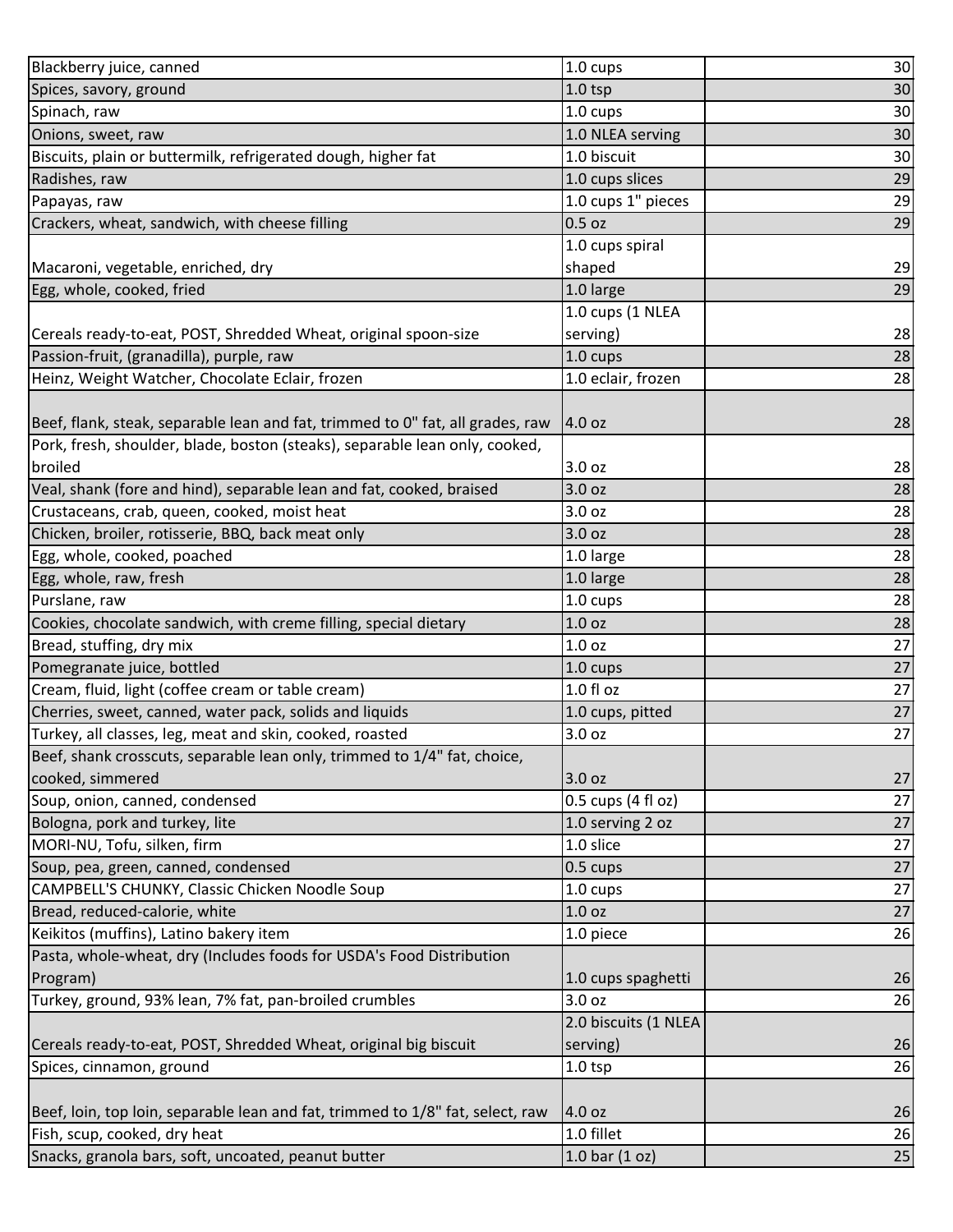| Bread, pound cake type, pan de torta salvadoran                               | 1.0 serving        | 25              |
|-------------------------------------------------------------------------------|--------------------|-----------------|
| Chicken, broilers or fryers, dark meat, meat only, cooked, fried              | 1.0 cups           | 25              |
| Cherries, sour, red, canned, light syrup pack, solids and liquids             | $1.0 \text{ cups}$ | 25              |
| Tamarind nectar, canned                                                       | 1.0 cups           | 25              |
| Beef, tenderloin, steak, separable lean and fat, trimmed to 1/8" fat, select, |                    |                 |
| raw                                                                           | 4.0 oz             | 25              |
| Muffin, blueberry, commercially prepared, low-fat                             | 1.0 muffin small   | 25              |
|                                                                               | 1.0 cups chopped   |                 |
| Chicken, gizzard, all classes, cooked, simmered                               | or dice            | 25              |
| Chicory roots, raw                                                            | 1.0 root           | 25              |
| Soup, chicken, canned, chunky, ready-to-serve                                 | $1.0 \text{ cups}$ | 24              |
| Grapes, canned, thompson seedless, water pack, solids and liquids             | 1.0 cups           | 24              |
| Tomato products, canned, sauce, with tomato tidbits                           | 1.0 cups           | 24              |
| Tomato juice, canned, without salt added                                      | 1.0 cups           | 24              |
| Tomato juice, canned, with salt added                                         | 1.0 cups           | 24              |
| Crackers, wheat, sandwich, with peanut butter filling                         | $0.5$ oz           | 24              |
| Soup, chicken gumbo, canned, condensed                                        | 0.5 cups (4 fl oz) | 24              |
| Pork, fresh, shoulder, blade, boston (roasts), separable lean and fat,        |                    |                 |
| cooked, roasted                                                               | 3.0 oz             | 24              |
| Lamb, Australian, imported, fresh, shoulder , blade, separable lean only,     |                    |                 |
| trimmed to 1/8" fat, cooked, broiled                                          | 3.0 oz             | 24              |
| Squash, winter, hubbard, cooked, boiled, mashed, with salt                    | 1.0 cups, mashed   | 24              |
| Squash, winter, hubbard, cooked, boiled, mashed, without salt                 | 1.0 cups, mashed   | 24              |
| Apricots, canned, heavy syrup pack, with skin, solids and liquids             | 1.0 cups, halves   | 23              |
| Carrots, frozen, unprepared (Includes foods for USDA's Food Distribution      |                    |                 |
| Program)                                                                      | 0.5 cups slices    | 23              |
| Bread, irish soda, prepared from recipe                                       | 1.0 oz             | 23              |
| Bologna, chicken, turkey, pork                                                | 1.0 serving        | 23              |
| Lamb, shoulder, blade, separable lean and fat, trimmed to 1/8" fat, choice,   |                    |                 |
| cooked, braised                                                               | 3.0 oz             | 23              |
| Pork, fresh, shoulder, (Boston butt), blade (steaks), separable lean and fat, |                    |                 |
| with added solution, cooked, braised                                          | 3.0 oz             | 23              |
| Lamb, New Zealand, imported, frozen, shoulder, whole (arm and blade),         |                    |                 |
| separable lean and fat, trimmed to 1/8" fat, cooked, braised                  | 3.0 oz             | 23              |
| Lamb, Australian, imported, fresh, shoulder, arm, separable lean and fat,     |                    |                 |
| trimmed to 1/8" fat, cooked, braised                                          | 3.0 oz             | 23              |
| Fish, grouper, mixed species, raw                                             | 3.0 oz             | 23              |
|                                                                               |                    |                 |
| Cowpeas, leafy tips, raw                                                      | 1.0 cups, chopped  | 23              |
|                                                                               | 1.0 large (2-1/2"  |                 |
| Figs, raw                                                                     | dia)               | 22              |
| Nabisco, Nabisco Grahams Crackers                                             | 1.0 serving        | 22              |
| Bread, stuffing, cornbread, dry mix                                           | 1.0 <sub>oz</sub>  | 22              |
| Soup, cream of shrimp, canned, prepared with equal volume water               | 1.0 cups           | 22              |
| Apricots, canned, heavy syrup, drained                                        | 1.0 cups, halves   | $\overline{22}$ |
| Seeds, safflower seed meal, partially defatted                                | 1.0 <sub>oz</sub>  | 22              |
| Beets, raw                                                                    | 1.0 cups           | 22              |
|                                                                               | 1.0 serving 2.1 oz |                 |
| Candies, NESTLE, BUTTERFINGER Bar                                             | bar                | 22              |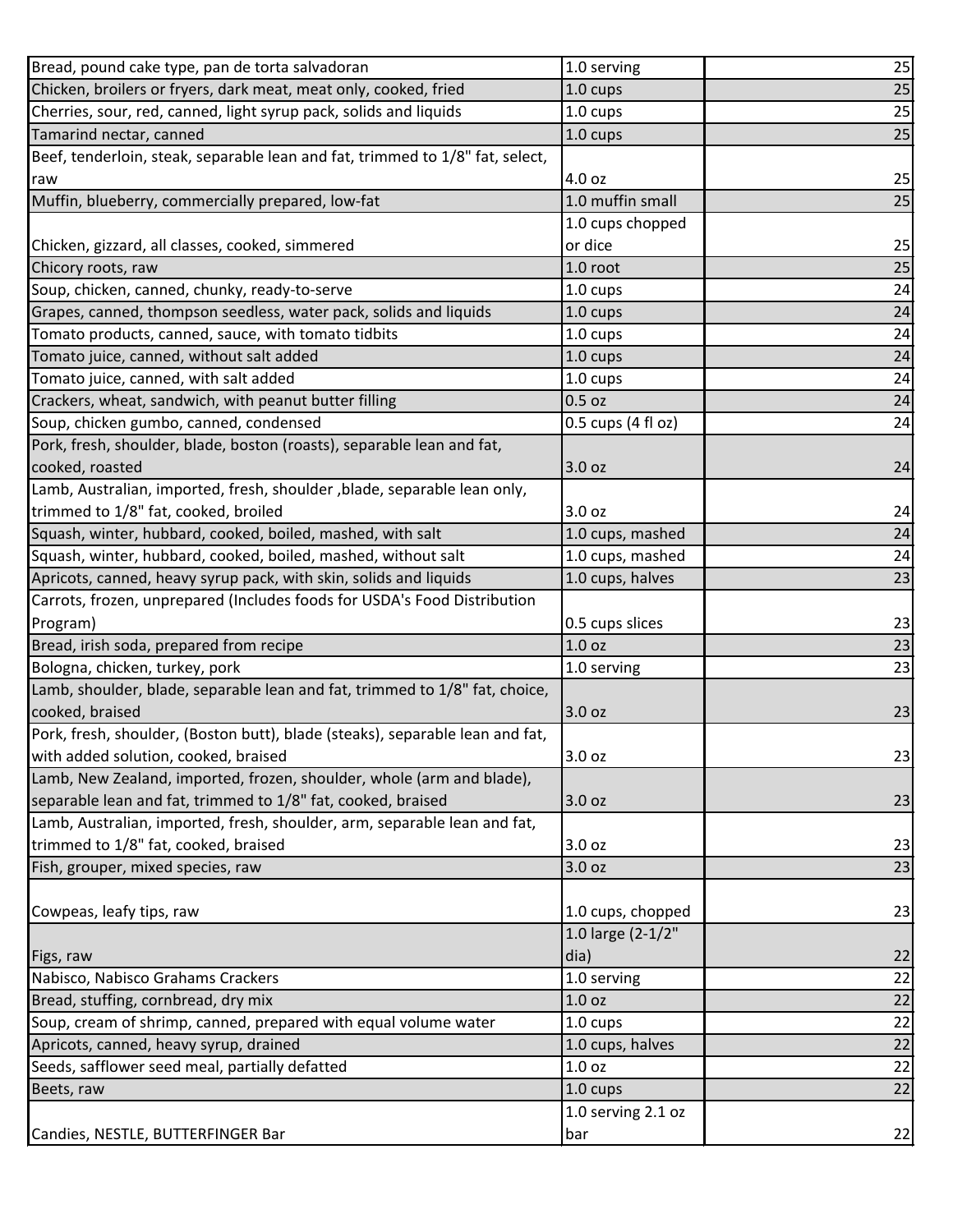| Beef, short loin, porterhouse steak, separable lean and fat, trimmed to 1/8" |                    |    |
|------------------------------------------------------------------------------|--------------------|----|
| fat, choice, raw                                                             | 4.0 oz             | 21 |
| Cereals, QUAKER, Instant Oatmeal Organic, Regular                            | 1.0 packet         | 21 |
| Fish, trout, rainbow, farmed, cooked, dry heat                               | 1.0 fillet         | 21 |
| Pie, banana cream, prepared from recipe                                      | 1.0 <sub>oz</sub>  | 21 |
| Cauliflower, green, raw                                                      | 1.0 cups           | 21 |
| Sausage, Italian, sweet, links                                               | 1.0 link 3 oz      | 21 |
| Cookies, molasses                                                            | 1.0 <sub>oz</sub>  | 21 |
| Infant formula, ABBOTT NUTRITION, SIMILAC, Expert Care, Diarrhea, ready-     |                    |    |
| to- feed with ARA and DHA                                                    | 1.0 fl oz          | 21 |
| Asparagus, cooked, boiled, drained                                           | $0.5 \text{ cups}$ | 21 |
| Bread, rye                                                                   | 1.0 <sub>oz</sub>  | 21 |
| Wheat flour, white, bread, enriched                                          | 1.0 cups           | 21 |
| Bread, oatmeal, toasted                                                      | 1.0 <sub>oz</sub>  | 20 |
|                                                                              |                    |    |
| Pancakes, plain, frozen, ready-to-heat, microwave (includes buttermilk)      | 1.0 <sub>oz</sub>  | 20 |
| Flan, caramel custard, dry mix                                               | 1.0 package (3 oz) | 20 |
| Cherries, sour, red, frozen, unsweetened (Includes foods for USDA's Food     |                    |    |
| Distribution Program)                                                        | 1.0 cups, unthawed | 20 |
| Danish pastry, cinnamon, enriched                                            | 1.0 <sub>oz</sub>  | 20 |
| Grapefruit juice, white, canned, sweetened                                   | 1.0 cups           | 20 |
| Focaccia, Italian flatbread, plain                                           | 1.0 piece          | 20 |
| Cake, sponge, commercially prepared                                          | 1.0 <sub>oz</sub>  | 20 |
| Candies, NESTLE, BUTTERFINGER Crisp                                          | 1.0 piece          | 20 |
| Potatoes, baked, skin, without salt                                          | 1.0 skin           | 20 |
| Beverages, V8 V-FUSION Juices, Peach Mango                                   | 1.0 serving 8 oz   | 20 |
|                                                                              | 1.0 cups (1/2"     |    |
| Bamboo shoots, raw                                                           | slices)            | 20 |
| Lamb, New Zealand, imported, frozen, loin, separable lean and fat, trimmed   |                    |    |
| to 1/8" fat, cooked, broiled                                                 | 3.0 oz             | 20 |
| Crackers, cheese, regular                                                    | 0.5 oz             | 19 |
| Beef, chuck eye roast, boneless, America's Beef Roast, separable lean and    |                    |    |
| fat, trimmed to 0" fat, all grades, raw                                      | 4.0 oz             | 19 |
| Chicken, broilers or fryers, back, meat only, raw                            | 4.0 oz             | 19 |
| Veal, Australian, shank, hind, bone-in, separable lean only, raw             | 4.0 oz             | 19 |
| Pasta, fresh-refrigerated, plain, as purchased                               | 4.0 oz             | 19 |
| Crackers, standard snack-type, regular                                       | 5.0 crackers       | 19 |
| Noodles, egg, unenriched, cooked, without added salt                         | 1.0 cups           | 19 |
|                                                                              | 0.75 cups (1 NLEA  |    |
| Cereals ready-to-eat, QUAKER, QUAKER CRUNCHY BRAN                            | serving)           | 19 |
|                                                                              |                    |    |
| Pasta, dry, enriched                                                         | 1.0 cups spaghetti | 19 |
|                                                                              |                    |    |
| Pasta, dry, unenriched                                                       | 1.0 cups spaghetti | 19 |
| Spices, thyme, dried                                                         | 1.0 tsp, leaves    | 19 |
|                                                                              | 0.75 cups (1 NLEA  |    |
| Cereals ready-to-eat, BARBARA'S PUFFINS, original                            | serving)           | 19 |
| Candies, truffles, prepared-from-recipe                                      | 1.0 piece          | 19 |
| Wheat flour, white, all-purpose, unenriched                                  | 1.0 cups           | 19 |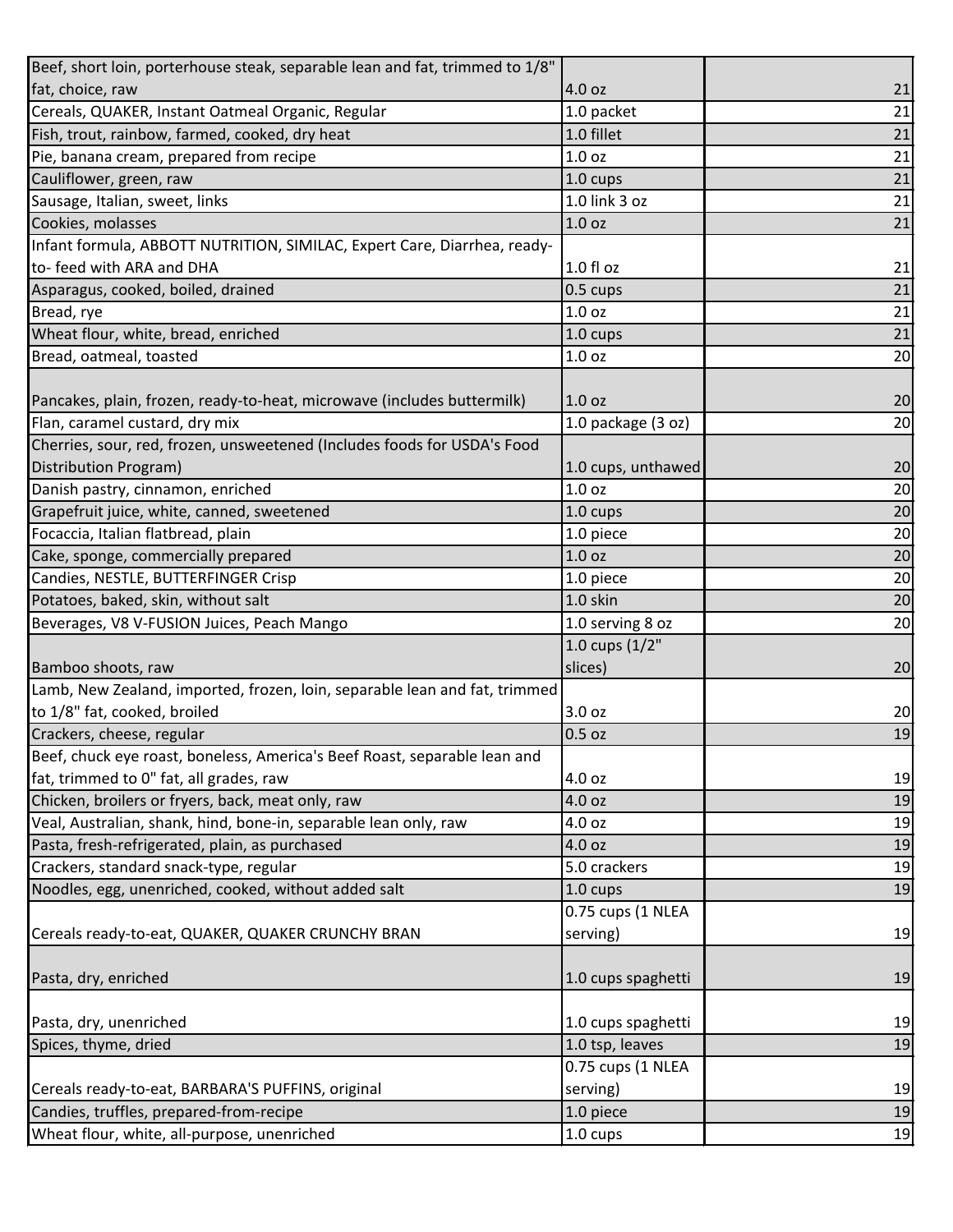| Lamb, rib, separable lean and fat, trimmed to 1/8" fat, choice, cooked,          |                      |    |
|----------------------------------------------------------------------------------|----------------------|----|
| roasted                                                                          | 3.0 <sub>oz</sub>    | 19 |
| Fish, seatrout, mixed species, cooked, dry heat                                  | 3.0 oz               | 19 |
|                                                                                  | 1.0 cups (1 NLEA     |    |
| Cereals ready-to-eat, POST, HONEY BUNCHES OF OATS with vanilla bunches (serving) |                      | 18 |
| Bread, oat bran                                                                  | 1.0 <sub>oz</sub>    | 18 |
|                                                                                  | 0.12 pie 1 pie (1/8  |    |
| Pie, Dutch Apple, Commercially Prepared                                          | of 9" pie)           | 18 |
| Asparagus, canned, regular pack, solids and liquids                              | 0.5 cups             | 18 |
|                                                                                  | 1.0 cups (1 NLEA     |    |
| Cereals, ready-to-eat, MALT-O-MEAL, Blueberry Mini SPOONERS                      | serving)             | 18 |
| Mangos, raw                                                                      | 1.0 cups pieces      | 18 |
| Cookies, fig bars                                                                | 1.0 <sub>oz</sub>    | 18 |
|                                                                                  | 1.0 cups, with pits, |    |
| Cherries, sweet, raw                                                             | yields               | 18 |
| Fish, grouper, mixed species, cooked, dry heat                                   | 3.0 oz               | 18 |
| Lamb, shoulder, blade, separable lean and fat, trimmed to 1/8" fat, choice,      |                      |    |
| cooked, roasted                                                                  | 3.0 oz               | 18 |
| Fish, cod, Atlantic, canned, solids and liquid                                   | 3.0 <sub>oz</sub>    | 18 |
| Chicken, broilers or fryers, meat and skin and giblets and neck, cooked,         |                      |    |
| fried, batter                                                                    | 3.0 oz               | 18 |
| Mountain yam, hawaii, raw                                                        | 0.5 cups, cubes      | 18 |
|                                                                                  | 1.0 cups $(1/2"$     |    |
| Balsam-pear (bitter gourd), pods, raw                                            | pieces)              | 18 |
| Kanpyo, (dried gourd strips)                                                     | 1.0 strip            | 18 |
|                                                                                  | 1.0 package (3.12    |    |
| Puddings, banana, dry mix, regular, with added oil                               | oz)                  | 18 |
| Chocolate, dark, 60-69% cacao solids                                             | 1.0 <sub>oz</sub>    | 18 |
| Rice flour, brown                                                                | 1.0 cups             | 17 |
| Fruit salad, (peach and pear and apricot and pineapple and cherry), canned,      |                      |    |
| water pack, solids and liquids                                                   | 1.0 cups             | 17 |
| Rowal, raw                                                                       | 0.5 cups             | 17 |
| Beef, brisket, flat half, separable lean and fat, trimmed to 0" fat, select,     |                      |    |
| cooked, braised                                                                  | 3.0 oz               | 17 |
| Fish, ocean perch, Atlantic, cooked, dry heat                                    |                      |    |
| Pork, fresh, shoulder, (Boston butt), blade (steaks), separable lean and         | 1.0 fillet           | 17 |
|                                                                                  |                      |    |
| fat, with added solution, raw                                                    | 4.0 oz               | 17 |
| Pork, ground, 96% lean / 4% fat, raw                                             | 4.0 oz               | 17 |
| Infant formula, ABBOTT NUTRITION, SIMILAC, For Spit Up, ready-to-feed,           |                      |    |
| with ARA and DHA                                                                 | $1.0 f$ l oz         | 17 |
|                                                                                  | 0.75 cups (1 NLEA    |    |
| Cereals ready-to-eat, NATURE'S PATH, Organic FLAX PLUS flakes                    | serving)             | 16 |
| Carissa, (natal-plum), raw                                                       | 1.0 cups slices      | 16 |
| Baking chocolate, MARS SNACKFOOD US, M & M's Milk Chocolate Mini                 | 1.0 serving 0.5 oz,  |    |
| <b>Baking Bits</b>                                                               | about 1 tbsp         | 16 |
| Potatoes, mashed, dehydrated, flakes without milk, dry form                      | 1.0 cups             | 16 |
| Candies, fudge, chocolate, with nuts, prepared-from-recipe                       | 1.0 <sub>oz</sub>    | 16 |
| Candies, chocolate, dark, NFS (45-59% cacao solids 90%; 60-69% cacao             |                      |    |
| solids 5%; 70-85% cacao solids 5%)                                               | 1.0 oz               | 16 |
| Fish, herring, Atlantic, raw                                                     | 1.0 oz, boneless     | 16 |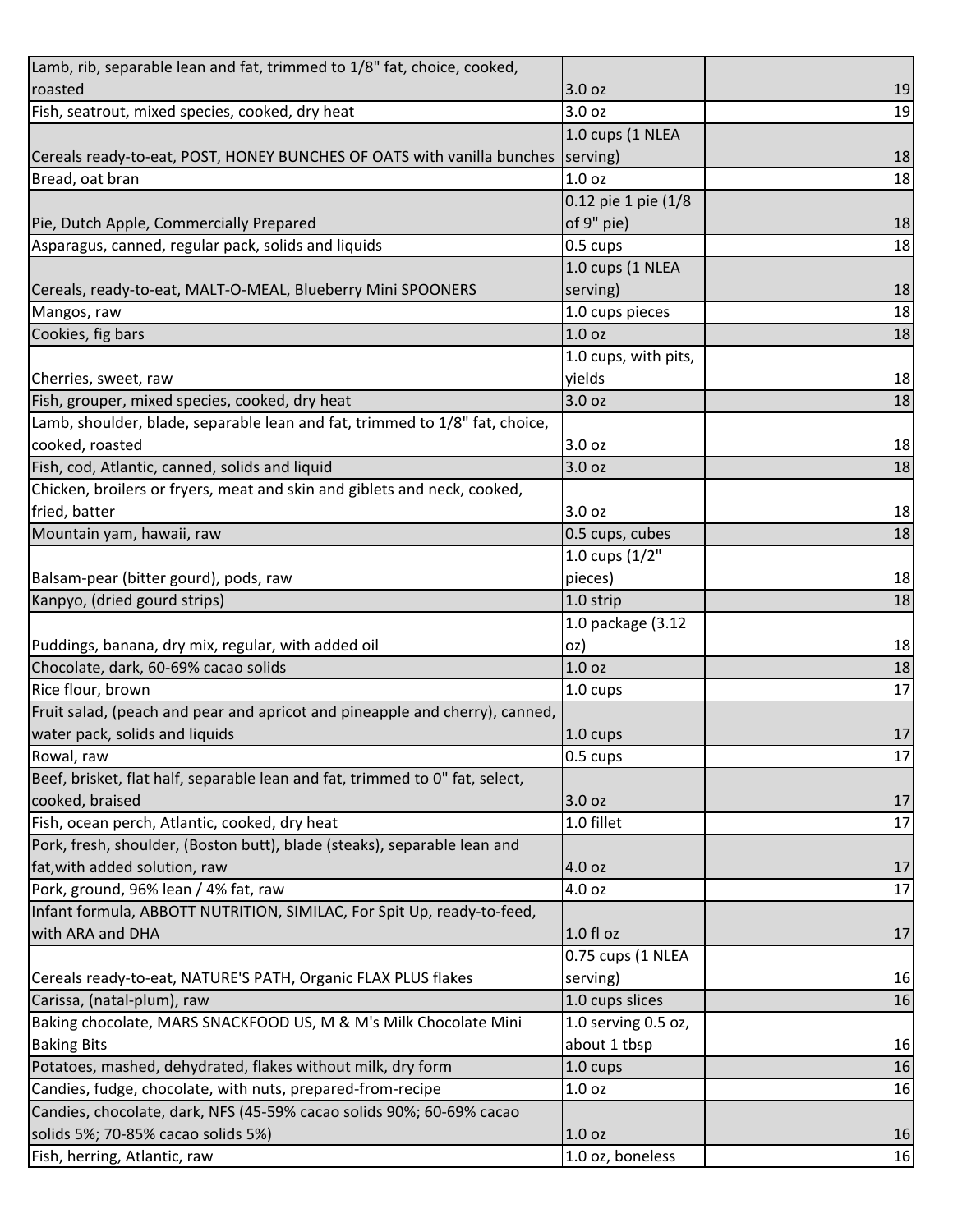| Cookies, brownies, prepared from recipe                                              | 1.0 <sub>oz</sub>    | 16 |
|--------------------------------------------------------------------------------------|----------------------|----|
| Fish, mahimahi, cooked, dry heat                                                     | 3.0 oz               | 16 |
| Beef, tenderloin, steak, separable lean and fat, trimmed to 1/8" fat, all            |                      |    |
| grades, cooked, broiled                                                              | 3.0 oz               | 16 |
|                                                                                      | 3.0 oz grilled       |    |
| Pork, ground, 96% lean / 4% fat, cooked, crumbles                                    | patties              | 16 |
| Pork, fresh, loin, whole, separable lean and fat, cooked, broiled                    | 3.0 oz               | 16 |
|                                                                                      | 0.33 package (10     |    |
| Onions, frozen, chopped, unprepared                                                  | oz)                  | 16 |
| Rice, white, long-grain, regular, cooked, unenriched, with salt                      | 1.0 cups             | 16 |
|                                                                                      |                      |    |
| Syrups, table blends, pancake, with 2% maple, with added potassium                   | 1.0 cups             | 16 |
|                                                                                      | 1.0 serving $1/2$    |    |
| Soup, tomato, canned, condensed, reduced sodium                                      | cups                 | 16 |
| Cream, sour, reduced fat, cultured                                                   | 1.0 tbsp             | 16 |
| Barbecue loaf, pork, beef                                                            | 1.0 <sub>oz</sub>    | 16 |
|                                                                                      | 1.0 unit (yield from |    |
|                                                                                      | 1 lb ready-to-cook   |    |
| Chicken, broilers or fryers, dark meat, meat and skin, cooked, stewed                | chicken)             | 15 |
|                                                                                      | 1.0 cups, chopped    |    |
| Chicken, broilers or fryers, drumstick, meat and skin, cooked, stewed                | or diced             | 15 |
| Cookies, oatmeal, commercially prepared, special dietary                             | 1.0 <sub>oz</sub>    | 15 |
| Snacks, oriental mix, rice-based                                                     | 1.0 <sub>oz</sub>    | 15 |
| Beef, round, top round steak, boneless, separable lean and fat, trimmed to           |                      |    |
| 0" fat, choice, cooked, grilled                                                      | 3.0 oz               | 15 |
| Fish, lingcod, cooked, dry heat                                                      | 3.0 oz               | 15 |
| Lamb, shoulder, arm, separable lean and fat, trimmed to 1/8" fat, cooked,            |                      |    |
| broiled                                                                              | 3.0 oz               | 15 |
| Lamb, loin, separable lean and fat, trimmed to 1/8" fat, choice, cooked,             |                      |    |
| roasted                                                                              | 3.0 oz               | 15 |
| Beef, round, top round steak, boneless, separable lean and fat, trimmed to           |                      |    |
| 0" fat, all grades, cooked, grilled                                                  | 3.0 oz               | 15 |
| Lamb, rib, separable lean and fat, trimmed to 1/8" fat, choice, cooked,              |                      |    |
| broiled                                                                              | 3.0 oz               | 15 |
| Beef, top sirloin, steak, separable lean and fat, trimmed to 1/8" fat, choice,       |                      |    |
| cooked, broiled                                                                      | 3.0 oz               | 15 |
| Beerwurst, beer salami, pork and beef                                                | 2.0 oz               | 15 |
| Beerwurst, pork and beef                                                             | 1.0 serving 2 oz     | 15 |
| Soup, cream of mushroom, canned, condensed                                           | 0.5 cups             | 15 |
|                                                                                      |                      |    |
| Gourd, white-flowered (calabash), raw                                                | 0.5 cups (1" pieces) | 15 |
| Croissants, cheese                                                                   | 1.0 <sub>oz</sub>    | 15 |
|                                                                                      |                      |    |
|                                                                                      | 1.0 oz crunchy       |    |
| Snacks, corn-based, extruded, puffs or twists, cheese-flavor                         | (about 21 pieces)    | 15 |
| Cookies, peanut butter sandwich, regular                                             | 1.0 <sub>oz</sub>    | 15 |
| Soup, beef noodle, canned, condensed                                                 | 0.5 cups             | 15 |
| Fruit cocktail, (peach and pineapple and pear and grape and cherry),                 |                      |    |
| canned, heavy syrup, solids and liquids                                              | 1.0 cups             | 15 |
| Mung beans, mature seeds, sprouted, cooked, boiled, drained, without salt   1.0 cups |                      | 15 |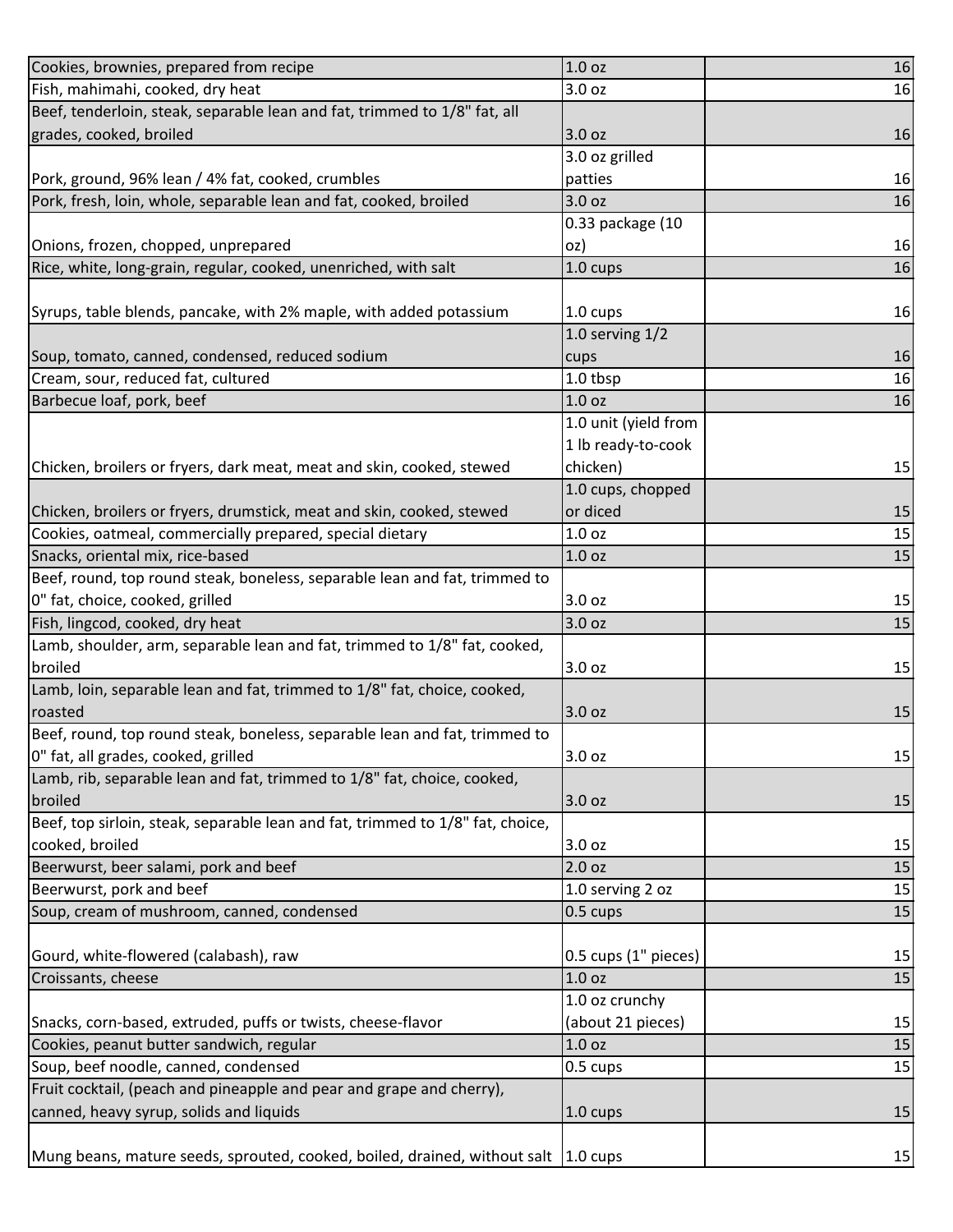|                                                                                 | 1.0 cups spiral    |    |
|---------------------------------------------------------------------------------|--------------------|----|
| Macaroni, vegetable, enriched, cooked                                           | shaped             | 15 |
| Pillsbury, Buttermilk Biscuits, Artificial Flavor, refrigerated dough           | 1.0 biscuit        | 15 |
| Beef, brisket, flat half, boneless, separable lean and fat, trimmed to 0" fat,  |                    |    |
| choice, raw                                                                     | 4.0 oz             | 15 |
| Lemon juice, raw                                                                | 1.0 cups           | 15 |
| Sorghum flour, whole-grain                                                      | 1.0 cups           | 15 |
| Spices, caraway seed                                                            | $1.0$ tsp          | 14 |
| Cake, cheesecake, commercially prepared                                         | 1.0 <sub>oz</sub>  | 14 |
| Puddings, chocolate, ready-to-eat                                               | 1.0 <sub>oz</sub>  | 14 |
| Chicken, broilers or fryers, meat and skin, cooked, fried, flour                | 3.0 <sub>oz</sub>  | 14 |
| Turkey, whole, dark meat, meat and skin, cooked, roasted                        | 3.0 oz             | 14 |
| Beef, loin, bottom sirloin butt, tri-tip roast, separable lean only, trimmed to |                    |    |
| 0" fat, all grades, cooked, roasted                                             | 3.0 oz             | 14 |
| Beef, top sirloin, steak, separable lean only, trimmed to 0" fat, choice,       |                    |    |
| cooked, broiled                                                                 | 3.0 oz             | 14 |
|                                                                                 | 0.5 cups (1 NLEA   |    |
| Cereals, QUAKER, QUAKER MultiGrain Oatmeal, dry                                 | serving)           | 14 |
| Noodles, japanese, somen, cooked                                                | 1.0 cups           | 14 |
| Cheese, cream                                                                   | 1.0 tbsp           | 14 |
| Gravy, beef, canned, ready-to-serve                                             | $1.0 \text{ cups}$ | 14 |
| Biscuits, plain or buttermilk, frozen, baked                                    | 1.0 <sub>oz</sub>  | 14 |
| Blueberries, frozen, sweetened                                                  | 1.0 cups, thawed   | 14 |
| Soup, cream of chicken, canned, condensed, reduced sodium                       | 0.5 cups           | 14 |
| Croutons, seasoned                                                              | 0.5 <sub>oz</sub>  | 14 |
| Cake, cherry fudge with chocolate frosting                                      | 1.0 <sub>oz</sub>  | 14 |
| Lamb, Australian, imported, fresh, foreshank, separable lean and fat,           |                    |    |
| trimmed to 1/8" fat, cooked, braised                                            | 3.0 oz             | 14 |
| Lamb, Australian, imported, fresh, composite of trimmed retail cuts,            |                    |    |
| separable lean only, trimmed to 1/8" fat, cooked                                | 3.0 oz             | 14 |
| Spices, anise seed                                                              | 1.0 tsp, whole     | 14 |
| Sour dressing, non-butterfat, cultured, filled cream-type                       | 1.0 tbsp           | 14 |
|                                                                                 | 1.0 fruit (2-1/2"  |    |
| Persimmons, japanese, raw                                                       | dia)               | 13 |
|                                                                                 |                    |    |
| Infant formula, GERBER, GOOD START 2, PROTECT PLUS, ready-to-feed               | $1.0 f$ l oz       | 13 |
| Bread, french or vienna, toasted (includes sourdough)                           | 1.0 oz             | 13 |
| Noodles, egg, dry, unenriched                                                   | 1.0 cups           | 13 |
|                                                                                 | 1.0 package (3.12  |    |
| Puddings, vanilla, dry mix, regular, with added oil                             | oz)                | 13 |
| Noodles, japanese, somen, dry                                                   | 2.0 <sub>oz</sub>  | 13 |
|                                                                                 |                    |    |
| Endive, raw                                                                     | 0.5 cups, chopped  | 13 |
| Grapes, american type (slip skin), raw                                          | 1.0 cups           | 13 |
| Onions, dehydrated flakes                                                       | 1.0 tbsp           | 13 |
| Potatoes, roasted, salt added in processing, frozen, unprepared                 | 3.0 oz             | 13 |
| Pork, fresh, loin, sirloin (roasts), bone-in, separable lean and fat, cooked,   |                    |    |
| roasted                                                                         | 3.0 oz             | 13 |
| Pork sausage, link/patty, reduced fat, unprepared                               | 3.0 oz             | 13 |
| Groundcherries, (cape-gooseberries or poha), raw                                | 1.0 cups           | 13 |
|                                                                                 |                    |    |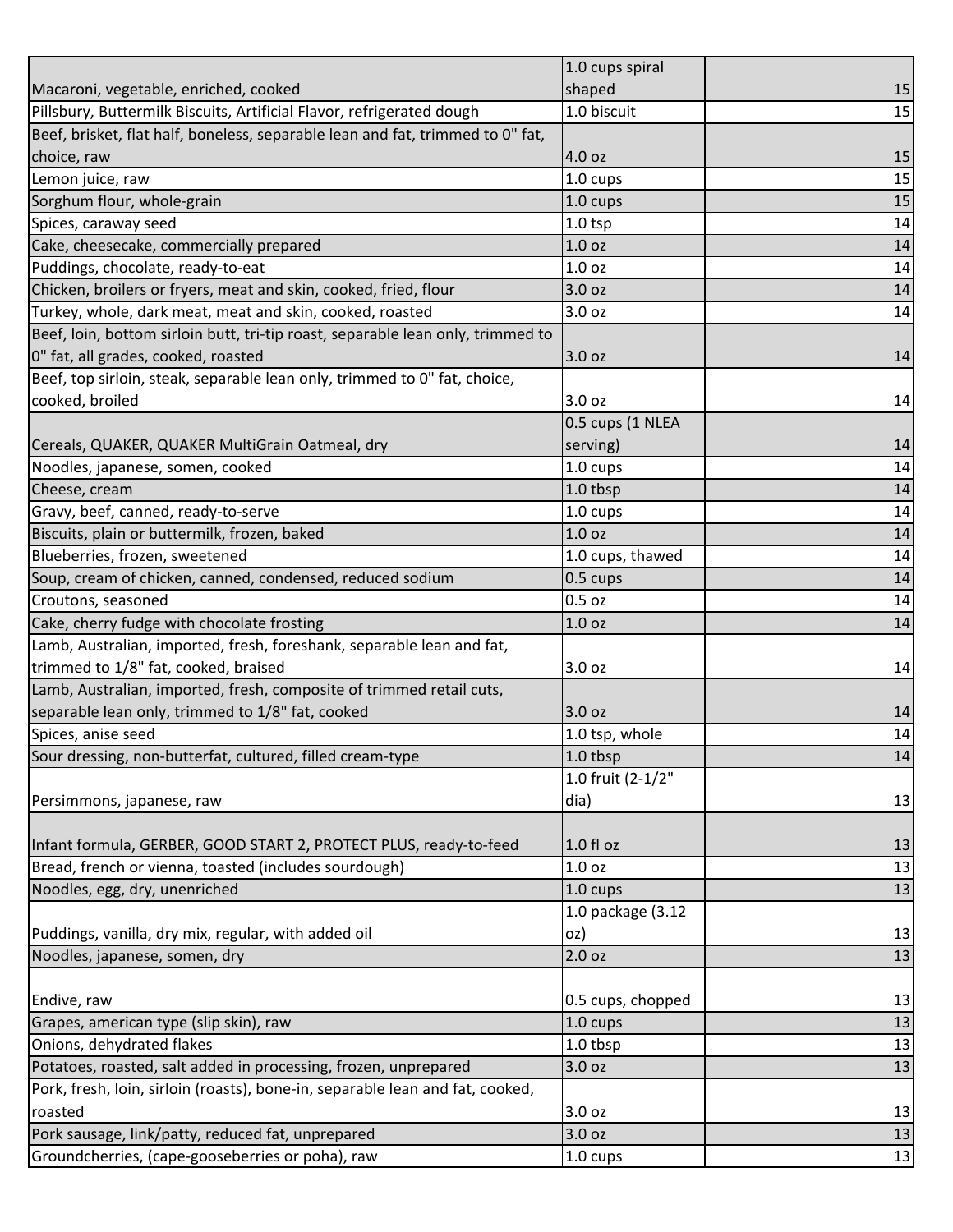| Pears, raw                                                                      | 1.0 cups, slices    | 13 |
|---------------------------------------------------------------------------------|---------------------|----|
| Pears, canned, light syrup pack, solids and liquids                             | 1.0 cups, halves    | 13 |
| Turkey, drumstick, from whole bird, meat only, raw                              | 4.0 oz              | 12 |
|                                                                                 | 1.0 serving 1 roll  |    |
| Pillsbury, Cinnamon Rolls with Icing, refrigerated dough                        | with icing          | 12 |
| Snacks, pork skins, barbecue-flavor                                             | 1.0 <sub>oz</sub>   | 12 |
| Cookies, peanut butter sandwich, special dietary                                | 1.0 <sub>oz</sub>   | 12 |
| Bread, cracked-wheat                                                            | 1.0 <sub>oz</sub>   | 12 |
| Cream, sour, cultured                                                           | 1.0 tbsp            | 12 |
| Liverwurst spread                                                               | $0.25$ cups         | 12 |
| Spices, marjoram, dried                                                         | $1.0$ tsp           | 12 |
| Fish, salmon, chum, cooked, dry heat                                            | 3.0 oz              | 12 |
| Lamb, New Zealand, imported, frozen, foreshank, separable lean and fat,         |                     |    |
| trimmed to 1/8" fat, cooked, braised                                            | 3.0 oz              | 12 |
| Beef, chuck, short ribs, boneless, separable lean only, trimmed to 0" fat,      |                     |    |
| choice, cooked, braised                                                         | 3.0 oz              | 12 |
| Lamb, Australian, imported, fresh, leg, sirloin chops, boneless, separable      |                     |    |
| lean and fat, trimmed to 1/8" fat, cooked, broiled                              | 3.0 oz              | 12 |
| Lamb, Australian, imported, fresh, foreshank, separable lean only, trimmed      |                     |    |
| to 1/8" fat, cooked, braised                                                    | 3.0 oz              | 12 |
| Sausage, turkey, hot, smoked                                                    | 2.0 oz              | 12 |
| Cookies, peanut butter, commercially prepared, regular                          | 1.0 oz              | 12 |
| Corn grain, white                                                               | 1.0 cups            | 12 |
|                                                                                 |                     |    |
| Garlic bread, frozen                                                            | 1.0 slice presliced | 12 |
| Mountain yam, hawaii, cooked, steamed, without salt                             | 1.0 cups, cubes     | 12 |
| Fish, tilapia, raw                                                              | 1.0 fillet          | 12 |
| Crackers, standard snack-type, sandwich, with peanut butter filling             | 0.5 oz              | 12 |
|                                                                                 | 1.0 patty (yield    |    |
|                                                                                 | from 112.7 g raw    |    |
| Game meat, bison, ground, cooked, pan-broiled                                   | meat)               | 11 |
| Crackers, melba toast, rye (includes pumpernickel)                              | 0.5 oz              | 11 |
| Pork, fresh, loin, center rib (roasts), bone-in, separable lean only, cooked,   |                     |    |
| roasted                                                                         | 3.0 oz              | 11 |
| Fish, pollock, Alaska, cooked                                                   | 3.0 oz              | 11 |
| Lamb, Australian, imported, fresh, leg, center slice, bone-in, separable lean   |                     |    |
| only, trimmed to 1/8" fat, cooked, broiled                                      | 3.0 oz              | 11 |
| Turkey from whole, light meat, meat only, with added solution, cooked,          |                     |    |
| roasted                                                                         | 3.0 oz              | 11 |
|                                                                                 |                     |    |
| Chicken, stewing, meat and skin, and giblets and neck, cooked, stewed           | 3.0 oz              | 11 |
| Beef, rib, small end (ribs 10-12), separable lean and fat, trimmed to 1/8" fat, |                     |    |
| choice, cooked, roasted                                                         | 3.0 oz              | 11 |
| Beef, ground, 90% lean meat / 10% fat, patty, cooked, broiled                   | 3.0 oz              | 11 |
| Sausage, turkey, fresh, raw                                                     | 1.0 serving         | 11 |
| Salad dressing, mayonnaise, imitation, milk cream                               | 1.0 tablespoon      | 11 |
| Cereals ready-to-eat, POST HONEY BUNCHES OF OATS with cinnamon                  | 0.75 cups (1 NLEA   |    |
| bunches                                                                         | serving)            | 11 |
| Croutons, plain                                                                 | 0.5 oz              | 11 |
| Cake, coffeecake, creme-filled with chocolate frosting                          | 1.0 <sub>oz</sub>   | 11 |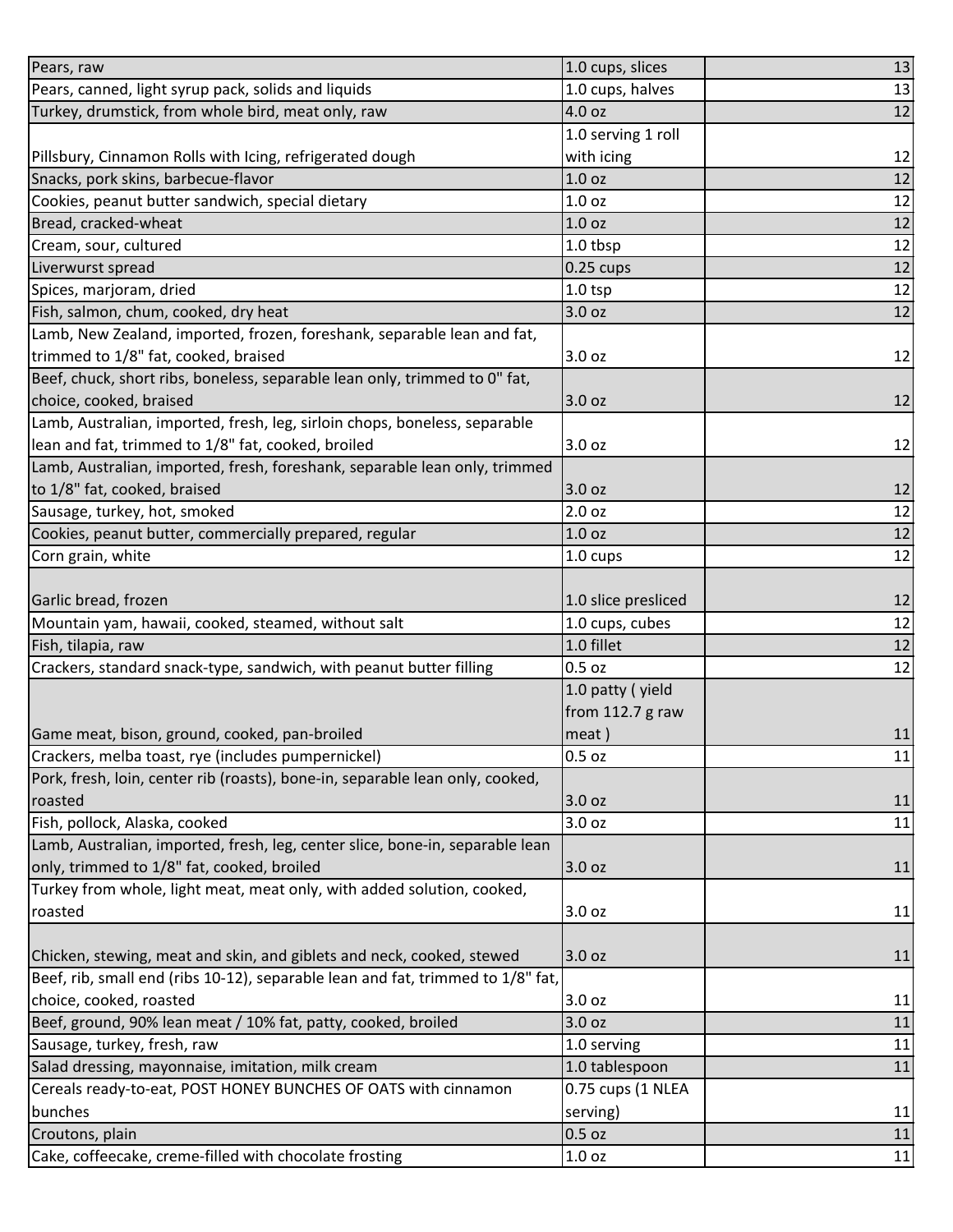|                                                                              | 1.0 unit (yield from |                |
|------------------------------------------------------------------------------|----------------------|----------------|
|                                                                              | 1 lb ready-to-cook   |                |
| Chicken, broilers or fryers, light meat, meat only, raw                      | chicken)             | 11             |
| Frostings, glaze, chocolate, prepared-from-recipe, with butter, NFSMI        |                      |                |
| Recipe No. C-32                                                              | 2.0 tablespoon       | 11             |
| Fish, bluefish, cooked, dry heat                                             | 1.0 fillet           | 11             |
| Fish, bluefish, raw                                                          | 1.0 fillet           | 10             |
| Corn, sweet, yellow, canned, vacuum pack, regular pack                       | 1.0 cups             | 10             |
| Spices, curry powder                                                         | $1.0$ tsp            | 10             |
| Croissants, butter                                                           | 1.0 <sub>oz</sub>    | 10             |
| Cookies, oatmeal, commercially prepared, regular                             | 1.0 <sub>oz</sub>    | 10             |
|                                                                              |                      |                |
| Corn, sweet, yellow, canned, brine pack, regular pack, solids and liquids    | $1.0 \text{ cups}$   | 10             |
| Squab, (pigeon), meat and skin, raw                                          | 3.0 oz               | 10             |
| Pork, fresh, loin, blade (roasts), boneless, separable lean and fat, cooked, |                      |                |
| roasted                                                                      | 3.0 oz               | 10             |
| Chicken, broilers or fryers, leg, meat and skin, cooked, roasted             | 3.0 <sub>oz</sub>    | 10             |
| Chicory, witloof, raw                                                        | 1.0 head             | 10             |
| Cookies, sugar, commercially prepared, regular (includes vanilla)            | 1.0 <sub>oz</sub>    | 10             |
| Snacks, potato chips, fat free, salted                                       | 1.0 <sub>oz</sub>    | 10             |
| Snacks, potato chips, fat-free, made with olestra                            | 1.0 <sub>oz</sub>    | 10             |
| Cookies, oatmeal, refrigerated dough, baked                                  | 1.0 <sub>oz</sub>    | 10             |
| Danish pastry, cheese                                                        | 1.0 <sub>oz</sub>    | 10             |
| Pillsbury, Crusty French Loaf, refrigerated dough                            | 1.0 serving          | 10             |
| Fruit cocktail, (peach and pineapple and pear and grape and cherry),         |                      |                |
| canned, extra light syrup, solids and liquids                                | 0.5 cups             | 10             |
| Cookies, sugar wafers with creme filling, regular                            | 3.0 cookies          | 10             |
| Orange peel, raw                                                             | 1.0 tbsp             | 10             |
|                                                                              |                      |                |
| Soup, beef broth, bouillon, consomme, prepared with equal volume water       | 1.0 cups (8 fl oz)   | 10             |
| Litchis, raw                                                                 | 1.0 cups             | 10             |
|                                                                              | 1.0 patty (yield     |                |
|                                                                              | from $104.1$ g raw   |                |
| Game meat, elk, ground, cooked, pan-broiled                                  | meat)                | 10             |
| Fish, cisco, raw                                                             | 1.0 fillet           | 9              |
| Pork, fresh, leg (ham), whole, separable lean only, cooked, roasted          | 1.0 cups, diced      | 9              |
| Syrups, table blends, pancake                                                | 1.0 cups             | 9              |
| Fish, mackerel, spanish, raw                                                 | 3.0 oz               | 9              |
| Fish, haddock, raw                                                           | 3.0 oz               | $\overline{9}$ |
|                                                                              |                      |                |
| Nuts, coconut meat, dried (desiccated), sweetened, flaked, packaged          | $1.0 \text{ cups}$   | 9              |
| Lamb, Australian, imported, fresh, rib chop, frenched, bone-in, separable    |                      |                |
| lean and fat, trimmed to 1/8" fat, cooked, grilled                           | 3.0 oz               | 9              |
| Guinea hen, meat only, raw                                                   | 3.0 oz               | 9              |
| Fish, cod, Pacific, raw (may have been previously frozen)                    | 1.0 fillet           | $\overline{9}$ |
|                                                                              |                      |                |
| Bratwurst, pork, beef and turkey, lite, smoked                               | 1.0 serving 2.33 oz  | 9              |
| Snacks, potato chips, barbecue-flavor                                        | 1.0 <sub>oz</sub>    | 9              |
| Chicken, dark meat, thigh, meat only, with added solution, raw               | 4.0 oz               | $\overline{9}$ |
| Potatoes, flesh and skin, raw                                                | 0.5 cups, diced      | 9              |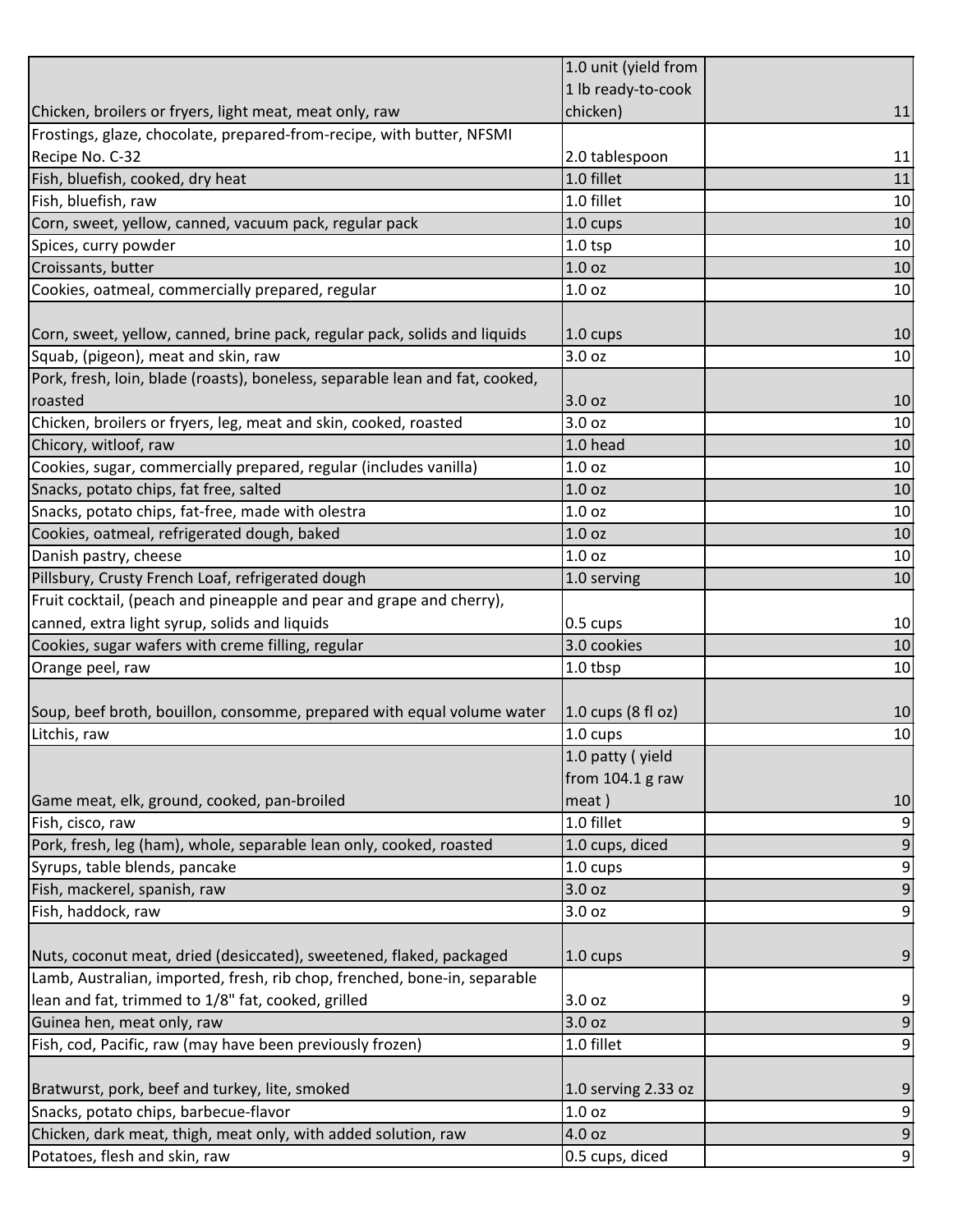| Archway Home Style Cookies, Iced Oatmeal                                     | 1.0 serving            | 9              |
|------------------------------------------------------------------------------|------------------------|----------------|
| Cookies, oatmeal, refrigerated dough                                         | 1.0 <sub>oz</sub>      | 9              |
| Cookies, chocolate wafers                                                    | 1.0 <sub>oz</sub>      | 9              |
| Bologna, pork, turkey and beef                                               | 1.0 oz                 | 9              |
| Cookies, shortbread, commercially prepared, pecan                            | 1.0 <sub>oz</sub>      | $\mathsf 9$    |
| Croissants, apple                                                            | 1.0 <sub>oz</sub>      | 9              |
| Cranberry sauce, canned, sweetened                                           | 1.0 cups               | 8              |
| Snacks, corn-based, extruded, onion-flavor                                   | 1.0 <sub>oz</sub>      | 8              |
| Papaya, canned, heavy syrup, drained                                         | 1.0 piece              | $\bf 8$        |
| Sweeteners, for baking, brown, contains sugar and sucralose                  | 1.0 tbsp               | 8              |
| Mushrooms, Chanterelle, raw                                                  | 1.0 cups               | 8              |
| Plantains, yellow, raw                                                       | 1.0 plantain           | 8              |
|                                                                              | 11.0 crackers (1       |                |
| Crackers, cream, Gamesa Sabrosas                                             | NLEA serving)          | 8              |
| Fish, ocean perch, Atlantic, raw                                             | 1.0 oz, boneless       | 8              |
|                                                                              |                        |                |
| Snacks, pretzels, hard, whole-wheat including both salted and unsalted       | 1.0 <sub>oz</sub>      | 8              |
| Fish, roe, mixed species, cooked, dry heat                                   | 1.0 <sub>oz</sub>      | 8              |
| Cookies, oatmeal, with raisins                                               | 1.0 <sub>oz</sub>      | 8              |
| Lamb, Australian, imported, fresh, rib chop/rack roast, frenched, bone-in,   |                        |                |
| separable lean only, trimmed to 1/8" fat, raw                                | 4.0 oz                 | 8              |
|                                                                              | 1.0 cups, halves or    |                |
| Peaches, canned, extra heavy syrup pack, solids and liquids                  | slices                 | 8              |
| Hormel Pillow Pak Sliced Turkey Pepperoni                                    | 1.0 serving            | 8              |
| Gravy, brown instant, dry                                                    | 1.0 serving            | $\bf 8$        |
|                                                                              |                        |                |
| Turkey, white, rotisserie, deli cut                                          | $1.0$ oz $(1$ serving) | 8              |
|                                                                              | 1.0 unit (yield from   |                |
|                                                                              | 1 lb ready-to-cook     |                |
| Chicken, broilers or fryers, back, meat and skin, raw                        | chicken)               | 8              |
| Cookies, vanilla sandwich with creme filling                                 | 1.0 <sub>oz</sub>      | 8              |
| Nuts, coconut meat, dried (desiccated), toasted                              | 1.0 <sub>oz</sub>      | $\bf 8$        |
| Veal, breast, whole, boneless, separable lean only, cooked, braised          | 3.0 oz                 | 8 <sup>1</sup> |
| Turkey, whole, breast, meat only, cooked, roasted                            | 3.0 oz                 | 8              |
|                                                                              |                        |                |
| Lamb, New Zealand, imported, frozen, leg, whole (shank and sirloin),         |                        |                |
| separable lean and fat, trimmed to 1/8" fat, cooked, roasted                 | 3.0 oz                 | 8              |
|                                                                              |                        |                |
| Veal, breast, whole, boneless, separable lean and fat, cooked, braised       | 3.0 oz                 | 8              |
| Lamb, Australian, imported, fresh, leg, whole (shank and sirloin), separable |                        |                |
| lean only, trimmed to 1/8" fat, cooked, roasted                              | 3.0 oz                 | 8              |
| Pork, fresh, variety meats and by-products, brain, cooked, braised           | 3.0 oz                 | $\bf 8$        |
| Cookies, chocolate sandwich, with creme filling, regular                     | 3.0 cookie             | 8              |
| Archway Home Style Cookies, Molasses                                         | 1.0 serving            | $\bf 8$        |
|                                                                              | 1.0 cups, halves or    |                |
| Peaches, canned, light syrup pack, solids and liquids                        | slices                 | 8              |
| Soup, chicken broth or bouillon, dry                                         | 1.0 cube               | $\overline{7}$ |
| Olives, ripe, canned (small-extra large)                                     | 1.0 tbsp               | $\overline{7}$ |
| Applesauce, canned, sweetened, without salt                                  | 1.0 cups               | $\overline{7}$ |
| Fish, cisco, smoked                                                          | 1.0 <sub>oz</sub>      | $\overline{7}$ |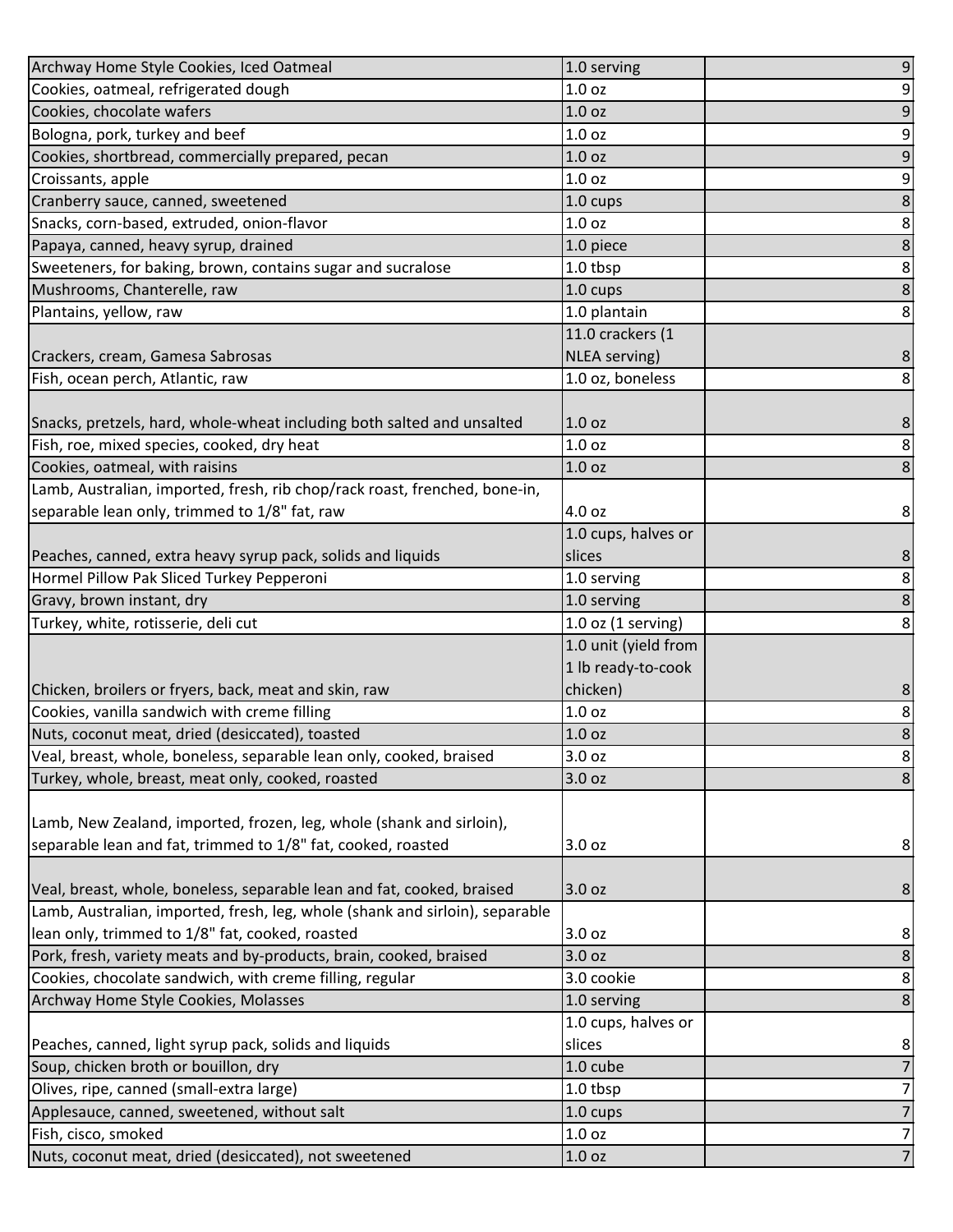| Cake, white, dry mix, special dietary (includes lemon-flavored)                | 1.0 <sub>oz</sub>    | 7              |
|--------------------------------------------------------------------------------|----------------------|----------------|
| Bread, stuffing, cornbread, dry mix, prepared                                  | 1.0 <sub>oz</sub>    | $\overline{7}$ |
| Cornmeal, whole-grain, white                                                   | 1.0 cups             | 7              |
| Dessert topping, powdered                                                      | 1.0 <sub>oz</sub>    | 7              |
|                                                                                | 1.0 unit (yield from |                |
|                                                                                | 1 lb ready-to-cook   |                |
| Chicken, broilers or fryers, leg, meat only, cooked, fried                     | chicken)             | 7              |
| Egg, whole, cooked, omelet                                                     | 1.0 tbsp             | 7              |
| Rice noodles, cooked                                                           | 1.0 cups             | 7              |
| Archway Home Style Cookies, Date Filled Oatmeal                                | 1.0 serving          |                |
| Apples, frozen, unsweetened, unheated (Includes foods for USDA's Food          |                      |                |
| Distribution Program)                                                          | 1.0 cups slices      | 7              |
| Spices, tarragon, dried                                                        | 1.0 tsp, leaves      | 7              |
| Cake, snack cakes, creme-filled, sponge                                        | 1.0 <sub>oz</sub>    | 7              |
| Lamb, Australian, imported, fresh, leg, shank half, separable lean only,       |                      |                |
| trimmed to 1/8" fat, cooked, roasted                                           | 3.0 oz               |                |
| Pork, cured, ham and water product, slice, boneless, separable lean and fat,   |                      |                |
| heated, pan-broil                                                              | 3.0 oz (3 oz)        | 7              |
| Peppers, pasilla, dried                                                        | 1.0 pepper           |                |
|                                                                                |                      |                |
| Pork, fresh, loin, blade (chops or roasts), boneless, separable lean only, raw | 4.0 oz               | 7              |
| Chicken, skin (drumsticks and thighs), raw                                     | 4.0 oz               |                |
| Beef, ribeye cap steak, boneless, separable lean only, trimmed to 0" fat,      |                      |                |
| choice, raw                                                                    | 4.0 oz               | 7              |
| Pork, fresh, loin, blade (chops or roasts), boneless, separable lean and fat   |                      |                |
| only, raw                                                                      | 4.0 oz               |                |
| Beef, top loin petite roast/filet, boneless, separable lean and fat, trimmed   |                      |                |
| to 1/8" fat, all grades, raw                                                   | 4.0 oz               | 7              |
| Snacks, fruit leather, rolls                                                   | 1.0 large            | $\overline{7}$ |
| Archway Home Style Cookies, Iced Molasses                                      | 1.0 serving          | 7              |
| Cracker, meal                                                                  | 1.0 <sub>oz</sub>    | $\overline{7}$ |
| POPEYES, Mild Chicken Strips, analyzed 2006                                    | 1.0 strip            | $6 \mid$       |
|                                                                                | 0.75 cups (1 NLEA    |                |
| Cereals ready-to-eat, POST, COCOA PEBBLES                                      | serving)             | 6              |
| POPEYES, Spicy Chicken Strips, analyzed 2006                                   | 1.0 strip            | 6              |
| Crackers, rye, wafers, seasoned                                                | $0.5$ oz             | 6              |
| Potatoes, boiled, cooked without skin, flesh, with salt                        | 0.5 cups             | 6              |
| Potatoes, boiled, cooked without skin, flesh, without salt                     | 0.5 cups             | 6              |
| Pie, fried pies, fruit                                                         | 1.0 <sub>oz</sub>    | 6              |
| Fish, flatfish (flounder and sole species), raw                                | 1.0 oz, boneless     | 6              |
| Pork, fresh, loin, blade (chops), boneless, separable lean only, boneless,     |                      |                |
| cooked, broiled                                                                | 3.0 oz               | 6              |
| Pork, cured, ham, rump, bone-in, separable lean only, unheated                 | 3.0 oz               | 6              |
| Game meat, bison, chuck, shoulder clod, separable lean only, cooked,           |                      |                |
| braised                                                                        | 1.0 serving $(3 oz)$ | 6              |
| Pork, cured, ham, rump, bone-in, separable lean and fat, unheated              | 3.0 oz               | 6              |
| Beef, round, top round, steak, separable lean and fat, trimmed to 1/8" fat,    |                      |                |
| choice, cooked, broiled                                                        | 3.0 oz               | 6              |
| Beef, chuck, top blade, separable lean only, trimmed to 0" fat, select,        |                      |                |
| cooked, broiled                                                                | 3.0 oz               | 6              |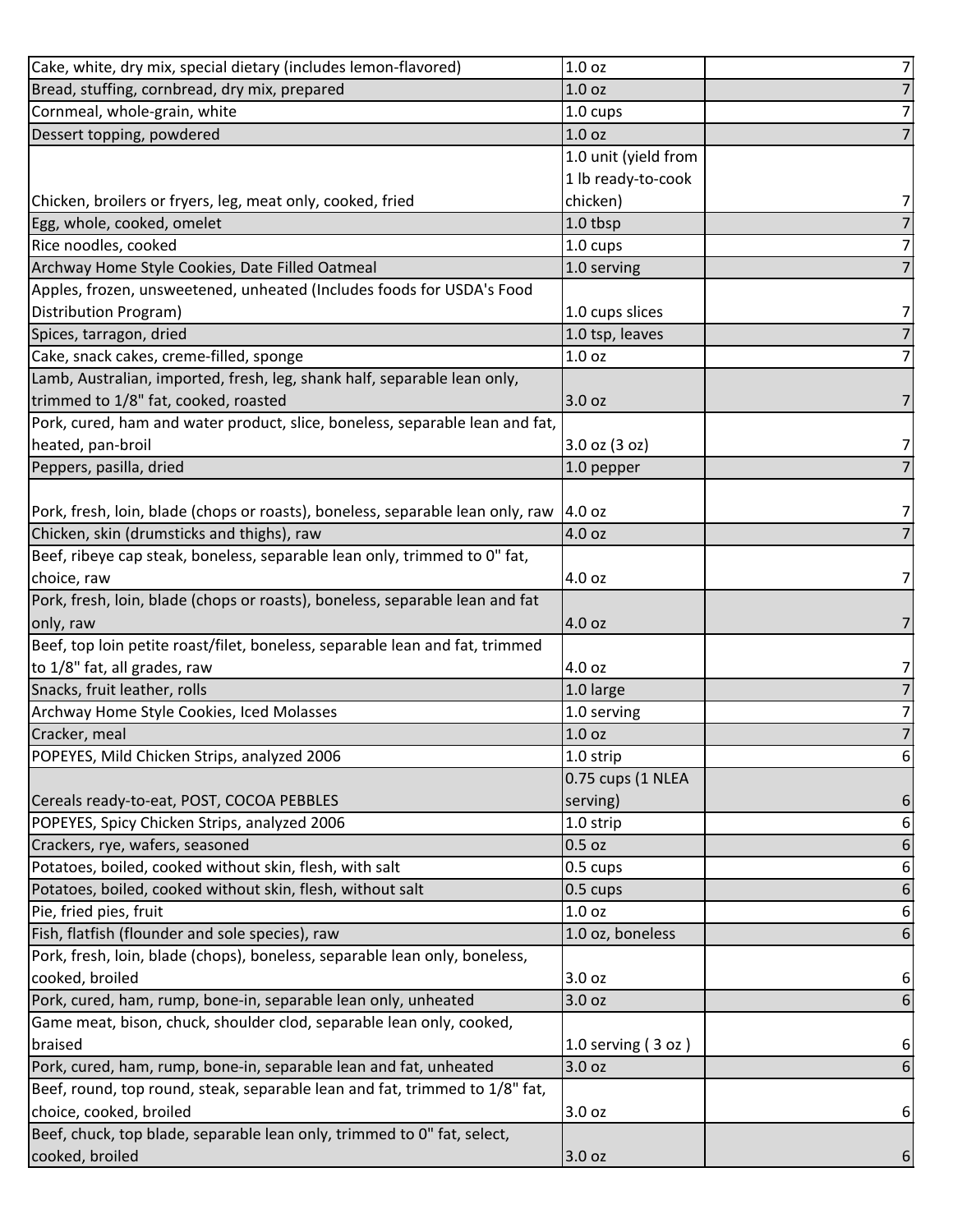| Game meat, bison, ribeye, separable lean only, 1" steak, cooked, broiled                   | 1.0 serving $(3 oz)$ | 6              |
|--------------------------------------------------------------------------------------------|----------------------|----------------|
| Snacks, crisped rice bar, chocolate chip                                                   | $1.0$ bar $(1$ oz)   |                |
| Pork, cured, ham with natural juices, spiral slice, boneless, separable lean               |                      |                |
| and fat, heated, roasted                                                                   | 1.0 slice            | 6              |
|                                                                                            |                      |                |
| Tree fern, cooked, without salt                                                            | 0.5 cups, chopped    | 6              |
| Veal, shank (fore and hind), separable lean only, raw                                      | 1.0 <sub>oz</sub>    | 6              |
|                                                                                            |                      |                |
| Snacks, potato chips, made from dried potatoes, fat-free, made with olestra 1.0 oz         |                      | 6              |
| Veal, shank (fore and hind), separable lean and fat, raw                                   | 1.0 <sub>oz</sub>    | 6              |
| Pork, fresh, leg (ham), whole, separable lean and fat, raw                                 | 4.0 oz               | 6              |
| Beef, ribeye petite roast/filet, boneless, separable lean only, trimmed to 0"              |                      |                |
| fat, select, raw                                                                           | 4.0 oz               | 6              |
| Pork, fresh, loin, tenderloin, separable lean and fat, with added solution,                |                      |                |
| raw                                                                                        | 4.0 oz               | 6              |
|                                                                                            |                      |                |
| Toaster pastries, fruit, toasted (include apple, blueberry, cherry, strawberry) 1.0 pastry |                      | 6              |
| Rice, white, medium-grain, cooked, unenriched                                              | $1.0 \text{ cups}$   | 6              |
| Apples, raw, without skin                                                                  | 1.0 cups slices      | 6              |
| Corn, sweet, yellow, frozen, kernels cut off cob, unprepared (Includes foods               |                      |                |
| for USDA's Food Distribution Program)                                                      | $1.0 \text{ cups}$   | 5              |
| Lamb, Australian, imported, fresh, separable fat, raw                                      | 1.0 <sub>oz</sub>    | 5              |
| Lamb, Australian, imported, fresh, shoulder, blade, separable lean and fat,                |                      |                |
| trimmed to 1/8" fat, raw                                                                   | 1.0 <sub>oz</sub>    | 5              |
| Lamb, Australian, imported, fresh, shoulder, blade, separable lean only,                   |                      |                |
| trimmed to 1/8" fat, raw                                                                   | 1.0 <sub>oz</sub>    | 5              |
| Spices, mustard seed, ground                                                               | $1.0$ tsp            |                |
|                                                                                            | 1.0 serving 2        |                |
| Pillsbury, Chocolate Chip Cookies, refrigerated dough                                      | cookies              |                |
|                                                                                            |                      |                |
| Pastrami, beef, 98% fat-free                                                               | 1.0 serving 6 slices | 5 <sup>1</sup> |
| Lamb, Australian, imported, fresh, shoulder, whole (arm and blade),                        |                      |                |
| separable lean and fat, trimmed to 1/8" fat, raw                                           | 1.0 <sub>oz</sub>    |                |
|                                                                                            | 1.0 <sub>oz</sub>    | 5              |
| Popcorn, sugar syrup/caramel, fat-free                                                     |                      | 5              |
| Snacks, potato sticks                                                                      | 1.0 <sub>oz</sub>    | 5              |
| Beef, loin, top sirloin petite roast, boneless, separable lean only, trimmed to            |                      |                |
| 0" fat, select, cooked, roasted                                                            | 3.0 oz               | 5              |
| Pork, cured, ham, shank, bone-in, separable lean and fat, unheated                         | 3.0 oz               | 5              |
| Fish, wolffish, Atlantic, raw                                                              | 3.0 oz               |                |
| Beef, round, top round, steak, separable lean and fat, trimmed to 1/8" fat,                |                      |                |
| prime, cooked, broiled                                                                     | 3.0 oz               | 5              |
| Turkey, ground, fat free, patties, broiled                                                 | 3.0 oz               | 5              |
| Fish, swordfish, cooked, dry heat                                                          | 3.0 oz               | 5              |
| Pork, fresh, loin, top loin (roasts), boneless, separable lean only, cooked,               |                      |                |
| roasted                                                                                    | 3.0 oz               | 5              |
| Pork, cured, ham, shank, bone-in, separable lean only, unheated                            | 3.0 oz               | 5              |
| Beef, short loin, porterhouse steak, separable lean only, trimmed to 0" fat,               |                      |                |
| choice, cooked, broiled                                                                    | 3.0 oz               | 5              |
| Nabisco, Nabisco Ritz Crackers                                                             | 1.0 cracker          | $\mathsf{5}$   |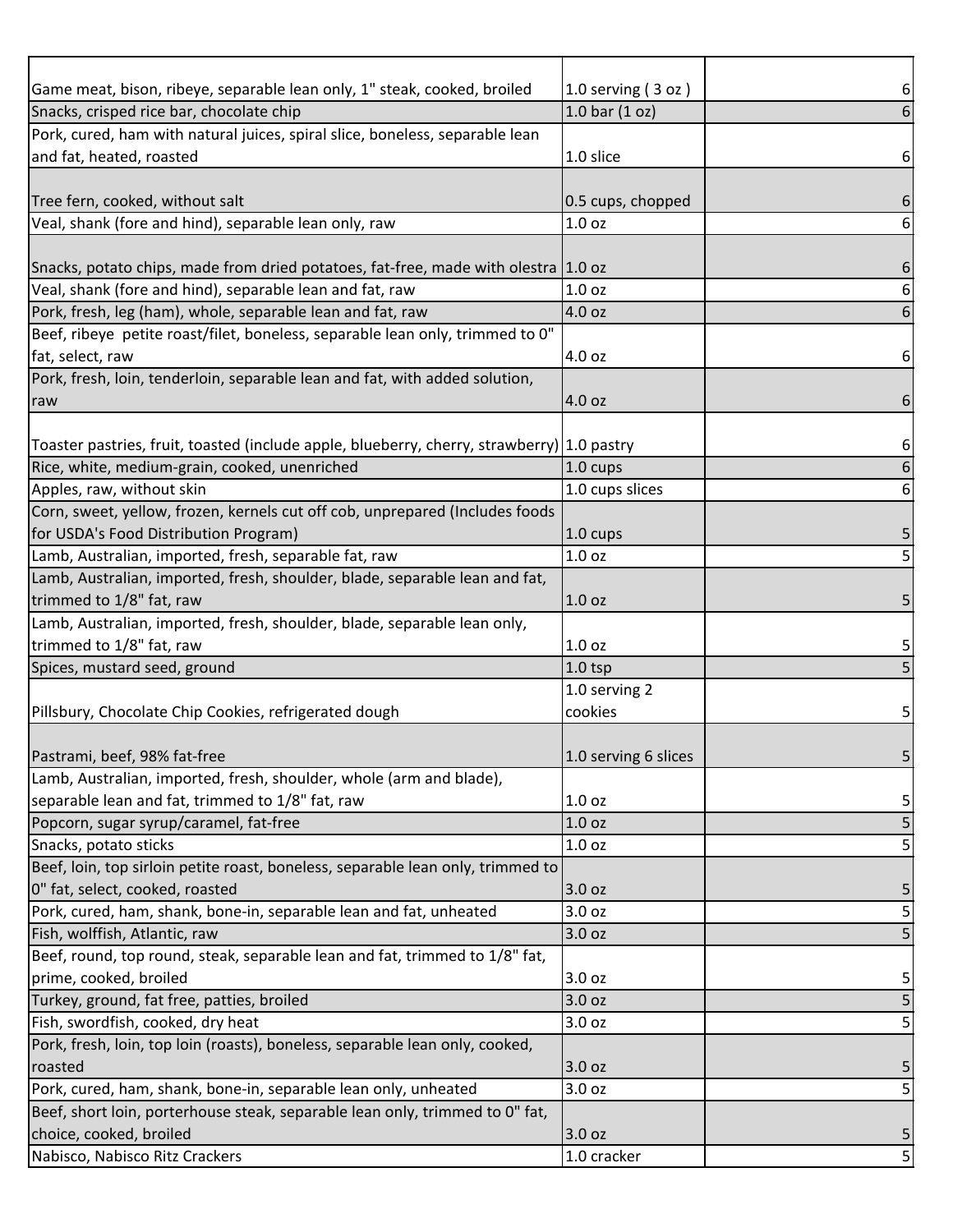| Spices, turmeric, ground                                                                       | $1.0$ tsp            | 5               |
|------------------------------------------------------------------------------------------------|----------------------|-----------------|
| Spices, bay leaf                                                                               | 1.0 tsp, crumbled    | 5               |
| Archway Home Style Cookies, Raspberry Filled                                                   | 1.0 serving          | 5               |
|                                                                                                |                      |                 |
| Corn, sweet, yellow, frozen, kernels cut off cob, boiled, drained, without salt 1.0 cups       |                      | 5               |
| Frostings, coconut-nut, ready-to-eat                                                           | 0.08 package         | 5               |
|                                                                                                | 1.0 cups, halves or  |                 |
| Peaches, canned, water pack, solids and liquids                                                | slices               | 5               |
| Lamb, New Zealand, imported, frozen, shoulder, whole (arm and blade),                          |                      |                 |
| separable lean and fat, trimmed to 1/8" fat, raw                                               | 1.0 <sub>oz</sub>    | 5               |
| Lamb, shoulder, blade, separable lean and fat, trimmed to 1/8" fat, choice,                    |                      |                 |
| raw                                                                                            | 1.0 <sub>oz</sub>    | 5               |
| Biscuits, mixed grain, refrigerated dough                                                      | 1.0 <sub>oz</sub>    | 5               |
| Candies, TWIZZLERS CHERRY BITES                                                                | 18.0 pieces          | 5               |
|                                                                                                |                      |                 |
| Martha White Foods, Martha White's Chewy Fudge Brownie Mix, dry                                | 1.0 serving          | 5               |
| Baking chocolate, MARS SNACKFOOD US, M & M's Semisweet Chocolate                               | 1.0 serving 0.5 oz,  |                 |
| Mini Baking Bits                                                                               | about 1 tbsp         | 5               |
| Candies, YORK Peppermint Pattie                                                                | 1.0 patty 1.5 oz     | 5               |
| Cookies, chocolate chip, refrigerated dough                                                    | 1.0 serving          | 5               |
| Potatoes, french fried, cottage-cut, salt not added in processing, frozen, as                  |                      |                 |
| purchased                                                                                      | 10.0 strips          | 5               |
| Cookies, chocolate sandwich, with extra creme filling                                          | 1.0 <sub>oz</sub>    | $\mathsf{S}$    |
| Pork, fresh, enhanced, loin, tenderloin, separable lean only, raw                              | 4.0 oz               | 5               |
| Beef, Australian, imported, grass-fed, loin, tenderloin steak/roast, boneless,                 |                      |                 |
| separable lean and fat, raw                                                                    | 4.0 oz               | 5               |
| Spices, mace, ground                                                                           | $1.0$ tsp            |                 |
| Lamb, Australian, imported, fresh, loin, separable lean only, trimmed to                       |                      |                 |
| $1/8"$ fat, raw                                                                                | 1.0 <sub>oz</sub>    | 4               |
| Pork, Leg sirloin tip roast, boneless, separable lean and fat, raw                             | 3.0 oz               | 4               |
|                                                                                                |                      |                 |
| Game meat, bison, top round, separable lean only, 1" steak, cooked, broiled 1.0 serving (3 oz) |                      | $\vert 4 \vert$ |
| Game meat, bison, top sirloin, separable lean only, 1" steak, cooked,                          |                      |                 |
| broiled                                                                                        | 1.0 serving $(3 oz)$ | $\vert 4 \vert$ |
|                                                                                                |                      |                 |
| Game meat, elk, round, separable lean only, cooked, broiled                                    | 1.0 serving $(3 oz)$ | 4               |
| Plantains, yellow, baked                                                                       | 1.0 cups             | 4               |
|                                                                                                | 1.0 steak (yield     |                 |
|                                                                                                | from 134.9 g raw     |                 |
| Game meat, deer, top round, separable lean only, 1" steak, cooked, broiled                     | meat)                | 4               |
| Salad dressing, thousand island dressing, reduced fat                                          | 1.0 tablespoon       | 4               |
| Spices, nutmeg, ground                                                                         | $1.0$ tsp            | 4               |
| Mollusks, oyster, Pacific, raw                                                                 | 1.0 medium           | $\vert 4 \vert$ |
| Candies, MOUNDS Candy Bar                                                                      | 1.0 bar snack size   | 4               |
| Carambola, (starfruit), raw                                                                    | 1.0 cups, cubes      | 4               |
| Bacon and beef sticks                                                                          | 1.0 oz               | $\vert 4 \vert$ |
| Candies, YORK BITES                                                                            | 15.0 pieces          | $\vert 4 \vert$ |
| Crackers, rusk toast                                                                           | $0.5$ oz             | $\vert 4 \vert$ |
| Cookies, shortbread, commercially prepared, plain                                              | 1.0 <sub>oz</sub>    | $\overline{4}$  |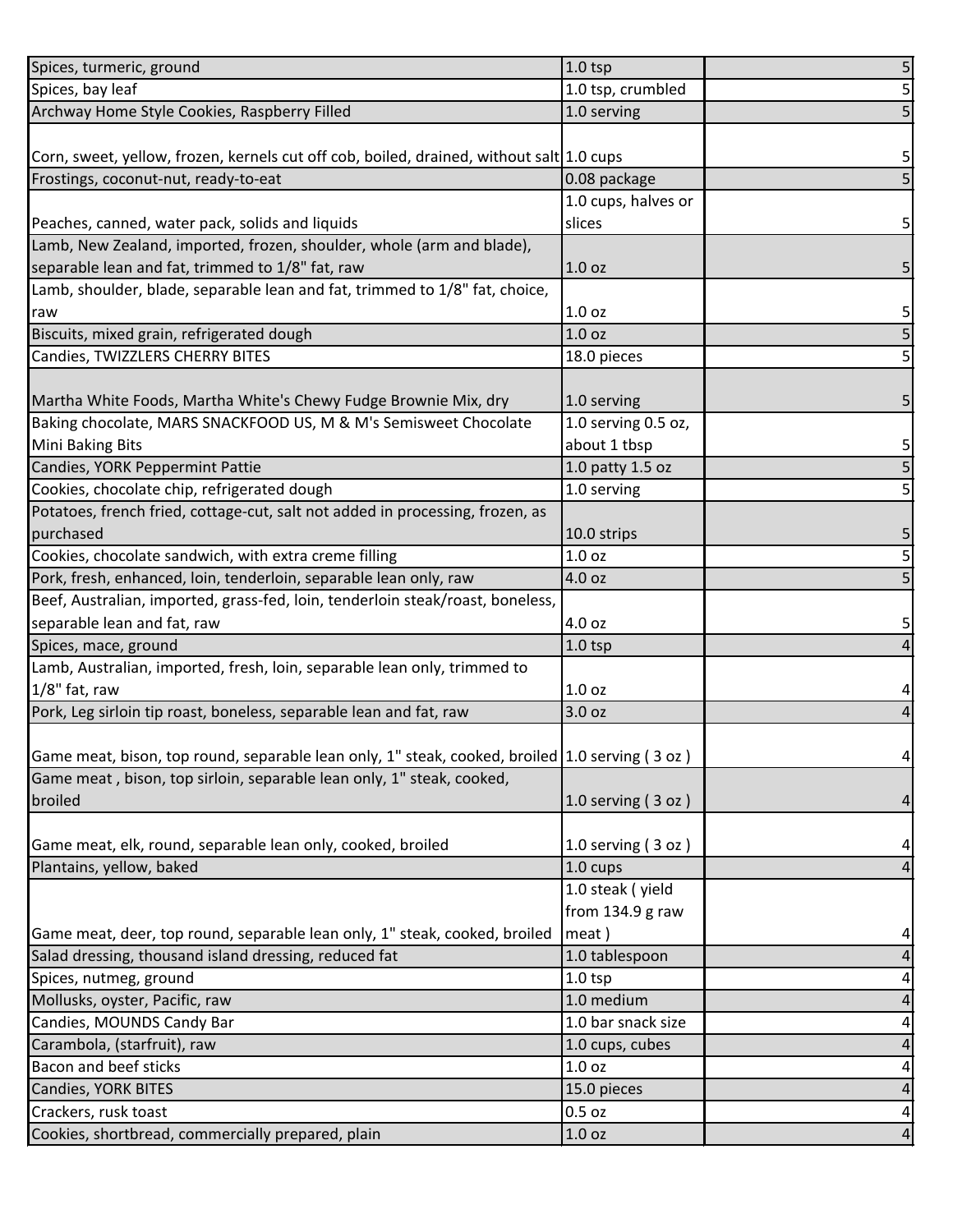|                                                                                                                   | 1.0 package (3.5       |  |
|-------------------------------------------------------------------------------------------------------------------|------------------------|--|
| Puddings, tapioca, dry mix, with no added salt                                                                    | OZ)                    |  |
| Pork sausage, link/patty, fully cooked, unheated                                                                  | 1.0 link               |  |
| Mushrooms, portabella, grilled                                                                                    | 1.0 cups sliced        |  |
|                                                                                                                   | 1.0 cups (1 NLEA       |  |
| Cereals ready-to-eat, QUAKER, QUAKER Puffed Wheat                                                                 | serving)               |  |
| Bagels, plain, enriched, with calcium propionate (includes onion, poppy,                                          | 1.0 mini bagel (2-     |  |
| sesame), toasted                                                                                                  | $1/2$ " dia)           |  |
|                                                                                                                   | 1.0 cups (1 NLEA       |  |
| Cereals ready-to-eat, POST, Honeycomb Cereal                                                                      | serving)               |  |
| Dessert topping, pressurized                                                                                      | 1.0 cups               |  |
| Pie, cherry, commercially prepared                                                                                | 1.0 <sub>oz</sub>      |  |
| Lamb, Australian, imported, fresh, foreshank, separable lean and fat,                                             |                        |  |
| trimmed to 1/8" fat, raw                                                                                          | 1.0 <sub>oz</sub>      |  |
| Cookies, peanut butter, commercially prepared, soft-type                                                          | 1.0 <sub>oz</sub>      |  |
| Lamb, Australian, imported, fresh, composite of trimmed retail cuts,                                              |                        |  |
| separable lean only, trimmed to 1/8" fat, raw                                                                     | 1.0 <sub>oz</sub>      |  |
| Cookies, brownies, dry mix, sugar free                                                                            | 1.0 <sub>oz</sub>      |  |
| Nuts, chestnuts, chinese, boiled and steamed                                                                      | 1.0 <sub>oz</sub>      |  |
| Beef, round, top round, separable lean and fat, trimmed to 1/8" fat, select,                                      |                        |  |
| cooked, braised                                                                                                   | 3.0 oz                 |  |
| Turkey, retail parts, thigh, meat and skin, cooked, roasted                                                       | 3.0 oz                 |  |
| Fish, tuna, white, canned in oil, drained solids                                                                  | 3.0 oz                 |  |
| Beef, Australian, imported, grass-fed, seam fat, raw                                                              | 4.0 oz                 |  |
| Ham, honey, smoked, cooked                                                                                        | $1.0$ oz $(1$ serving) |  |
|                                                                                                                   |                        |  |
| Game meat, deer, loin, separable lean only, 1" steak, cooked, broiled                                             | 1.0 steak              |  |
| Arugula, raw                                                                                                      | 1.0 leaf               |  |
|                                                                                                                   | 1.0 mini bagel (2-     |  |
|                                                                                                                   | $1/2$ " dia)           |  |
|                                                                                                                   |                        |  |
| Bagels, oat bran                                                                                                  |                        |  |
| Pork, fresh, variety meats and by-products, pancreas, raw                                                         | 1.0 <sub>oz</sub>      |  |
| Lamb, Australian, imported, fresh, foreshank, separable lean only, trimmed                                        |                        |  |
| to 1/8" fat, raw                                                                                                  | 1.0 <sub>oz</sub>      |  |
| Salad dressing, russian dressing, low calorie                                                                     | 1.0 tablespoon         |  |
|                                                                                                                   | 1.0 cups drained,      |  |
| Corn, sweet, yellow, canned, drained solids, rinsed with tap water                                                | rinsed                 |  |
|                                                                                                                   | 1.0 unit (yield from   |  |
|                                                                                                                   | 1 lb ready-to-cook     |  |
|                                                                                                                   | chicken)               |  |
| Chicken, broilers or fryers, drumstick, meat only, cooked, fried<br>Salad dressing, sesame seed dressing, regular | 1.0 tablespoon         |  |
| Lamb, Australian, imported, fresh, leg, center slice, bone-in, separable lean                                     |                        |  |
| and fat, trimmed to 1/8" fat, raw                                                                                 | 1.0 <sub>oz</sub>      |  |
| Lamb, New Zealand, imported, frozen, foreshank, separable lean and fat,                                           |                        |  |
| trimmed to 1/8" fat, raw                                                                                          | 1.0 <sub>oz</sub>      |  |
| Lamb, Australian, imported, fresh, leg, sirloin half, boneless, separable lean                                    |                        |  |
|                                                                                                                   | 1.0 <sub>oz</sub>      |  |
| Salami, Italian, pork                                                                                             | 1.0 <sub>oz</sub>      |  |
| only, trimmed to 1/8" fat, raw<br>Beverages, cranberry-apricot juice drink, bottled                               | $1.0 f$ l oz           |  |
| Cookies, chocolate chip, commercially prepared, regular, higher fat,<br>enriched                                  | 1.0 cookie             |  |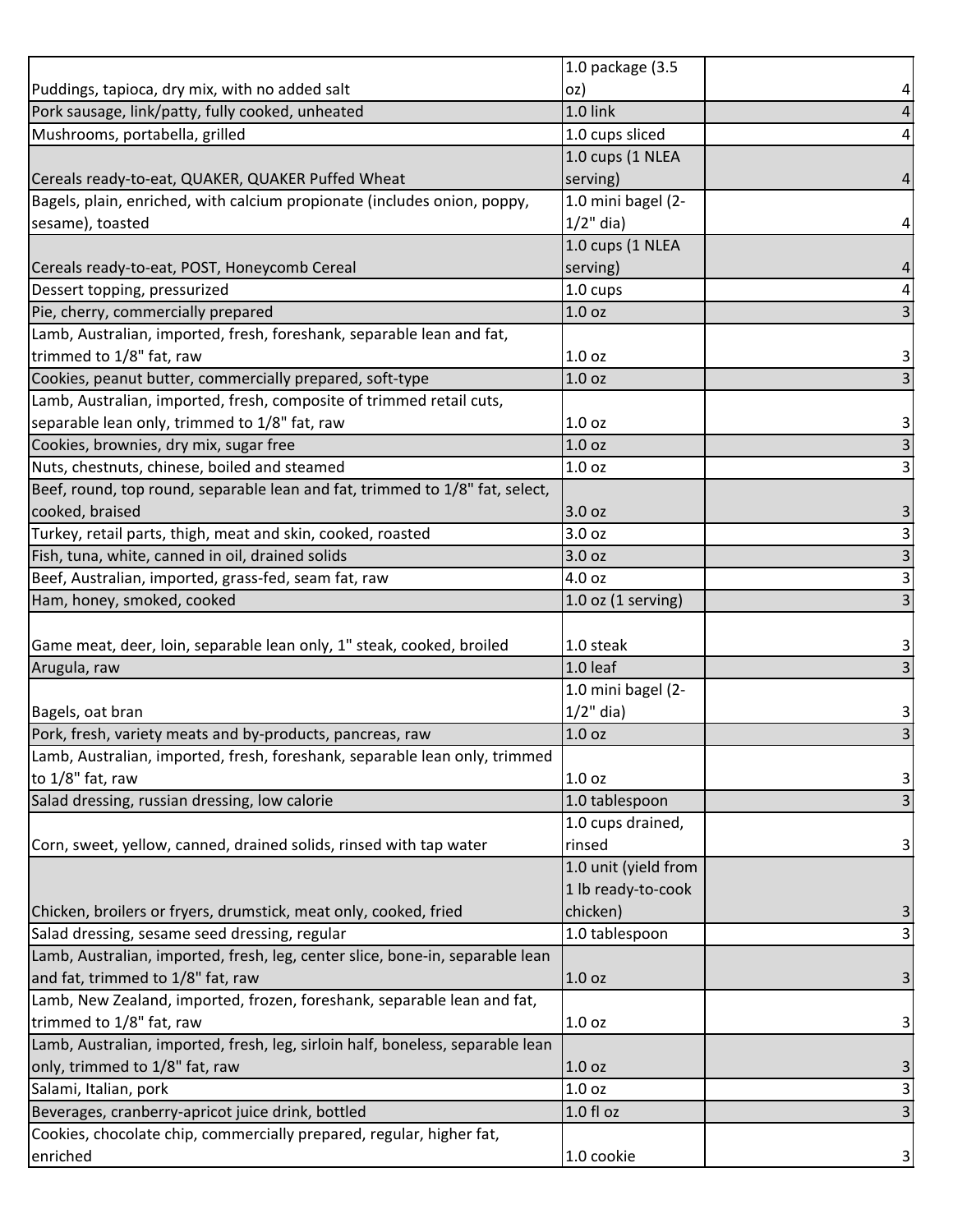| Alcoholic beverage, wine, table, white                                        | 1.0 fl oz              | $\overline{\mathbf{3}}$ |
|-------------------------------------------------------------------------------|------------------------|-------------------------|
| Nabisco, Nabisco Oreo Crunchies, Cookie Crumb Topping                         | 1.0 serving            | $\overline{\mathbf{3}}$ |
| Alcoholic beverage, wine, table, white, Chardonnay                            | $1.0 f$ l oz           | 3                       |
| Cereals, corn grits, white, regular and quick, enriched, cooked with water,   |                        |                         |
| without salt                                                                  | 1.0 cups               | 3                       |
| Cereals, corn grits, white, regular and quick, enriched, cooked with water,   |                        |                         |
| with salt                                                                     | $1.0 \text{ cups}$     | 3                       |
| Braunschweiger (a liver sausage), pork                                        | 1.0 <sub>oz</sub>      | $\overline{\mathbf{3}}$ |
| Lamb, Australian, imported, fresh, leg, center slice, bone-in, separable lean |                        |                         |
| only, trimmed to 1/8" fat, raw                                                | 1.0 <sub>oz</sub>      | 3                       |
|                                                                               |                        |                         |
| Gelatin desserts, dry mix, with added ascorbic acid, sodium-citrate and salt  | $1.0$ package $(3 oz)$ | 3                       |
| Beverages, coffee, instant, decaffeinated, powder                             | 1.0 tsp rounded        | 3                       |
|                                                                               |                        |                         |
| Chicken breast, oven-roasted, fat-free, sliced                                | 1.0 serving 2 slices   | 3                       |
| Salad dressing, mayonnaise, soybean and safflower oil, with salt              | 1.0 tablespoon         | $\overline{2}$          |
| Beverages, cranberry-grape juice drink, bottled                               | 1.0 f1 oz              | $\overline{2}$          |
| Cereals, CREAM OF RICE, cooked with water, with salt                          | 1.0 cups               | $\overline{2}$          |
| Onions, frozen, chopped, cooked, boiled, drained, without salt                | 1.0 tbsp chopped       | $\overline{2}$          |
| Candies, caramels, chocolate-flavor roll                                      | 1.0 piece              | $\overline{2}$          |
| Beverages, water, bottled, non-carbonated, EVIAN                              | 1.0 fl oz              | $\mathbf{2}$            |
| Cereals, corn grits, yellow, regular and quick, enriched, cooked with water,  |                        |                         |
| without salt                                                                  | 1.0 cups               | 2                       |
| Egg, white, raw, fresh                                                        | 1.0 large              | $\overline{2}$          |
|                                                                               | 1.0 unit (yield from   |                         |
|                                                                               | 1 lb ready-to-cook     |                         |
| Chicken, broilers or fryers, giblets, raw                                     | chicken)               |                         |
| Lamb, Australian, imported, fresh, leg, whole (shank and sirloin), separable  |                        |                         |
| lean only, trimmed to 1/8" fat, raw                                           | 1.0 <sub>oz</sub>      | 2                       |
| Pie, blueberry, commercially prepared                                         | 1.0 <sub>oz</sub>      |                         |
|                                                                               | 0.25 cups (1 NLEA      |                         |
| Cereals, CREAM OF RICE, dry                                                   | serving)               | $\overline{2}$          |
| Grapes, muscadine, raw                                                        | 1.0 grape              | $\overline{2}$          |
|                                                                               |                        |                         |
|                                                                               | 1.0 wing, bone and     |                         |
|                                                                               | skin removed (yield    |                         |
|                                                                               | from 1 lb ready-to-    |                         |
| Chicken, broilers or fryers, wing, meat only, raw                             | cook chicken)          | $\mathbf{2}$            |
| Dill weed, fresh                                                              | 5.0 sprigs             | $\overline{2}$          |
| Spices, ginger, ground                                                        | $1.0$ tsp              | $\overline{2}$          |
| Lamb, Australian, imported, fresh, leg, shank half, separable lean only,      |                        |                         |
| trimmed to 1/8" fat, raw                                                      | 1.0 <sub>oz</sub>      | $\overline{2}$          |
| Lamb, New Zealand, imported, frozen, leg, whole (shank and sirloin),          |                        |                         |
| separable lean and fat, trimmed to 1/8" fat, raw                              | 1.0 <sub>oz</sub>      | $\overline{\mathbf{c}}$ |
| Veal, breast, whole, boneless, separable lean and fat, raw                    | 1.0 <sub>oz</sub>      | $\overline{2}$          |
| Snacks, rice cakes, brown rice, multigrain                                    | 1.0 cake               | $\overline{2}$          |
| Veal, breast, separable fat, cooked                                           | 1.0 oz                 | $\overline{2}$          |
| Nuts, coconut cream, raw (liquid expressed from grated meat)                  | 1.0 tbsp               | $\overline{2}$          |
| Beverages, carbonated, club soda                                              | $1.0 f$ l oz           | $1\vert$                |